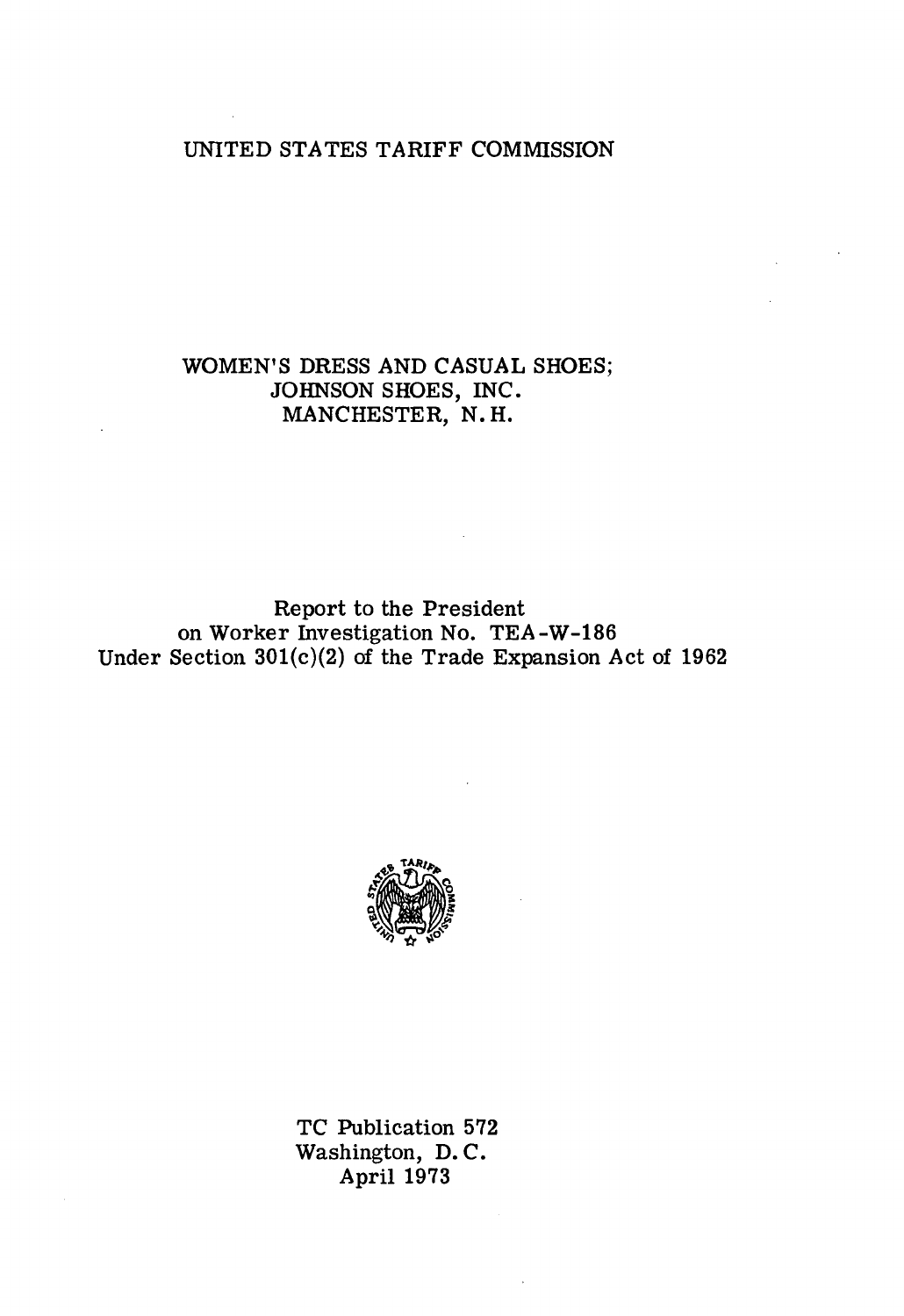# UNITED STATES TARIFF COMMISSION

Catherine Bedell, Chairman

Joseph O. Parker, *Vice Chairman* 

Will E. Leonard, Jr.

George M. Moore

J. Banks Young

Italo H. Ablondi

Kenneth R. Mason, *Secretary* 

 $\mathbb{R}$ 

.................................

Address all communications to United States Tariff Commission Washington, D. C. 20436

-----------------------

 $\sim 10$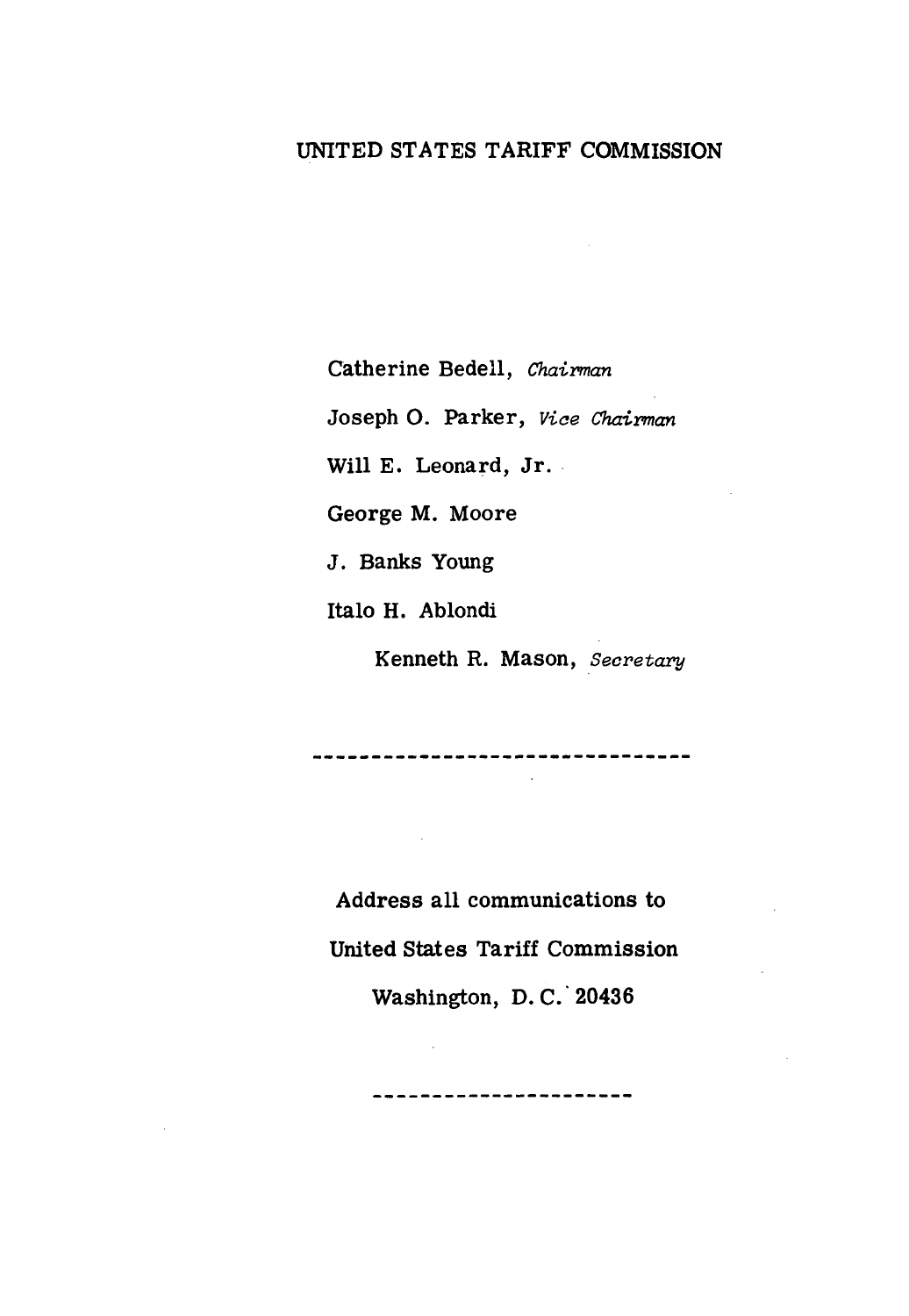#### C 0 N T E N T S

 $\bar{z}$ 

#### Page

| Views of Chairman Bedell, Vice Chairman Parker, and                   |  |
|-----------------------------------------------------------------------|--|
|                                                                       |  |
| Views of Commissioners Leonard and Young--------------------------- 7 |  |
| Information obtained in the investigation:                            |  |
| Description of articles under investigation-------------------- A-1   |  |
|                                                                       |  |
| U.S. consumption, production, and imports---------------------- A-7   |  |
|                                                                       |  |
| Data relating to Johnson Shoes, Inc.:                                 |  |

| Appendix B: Article in Footwear News----------------------------- B-29 |  |
|------------------------------------------------------------------------|--|

\* \* \* \* \* \* \*

#### Appendix Tables

| 1. U.S. rates of duty applicable to women's and misses' foot-<br>wear of the types provided for in specified TSUS items,                                                               |  |
|----------------------------------------------------------------------------------------------------------------------------------------------------------------------------------------|--|
| July 1, 1934, and GATT concessions to Jan. 1, 1972----------- A-24<br>2. Leather footwear for women and misses made by the turn<br>or turned process (item 700.20): U.S. rates of duty |  |
| and imports for consumption, 1939, 1946, and 1955-72--------- A-25                                                                                                                     |  |
| 3. Leather footwear for women and misses made principally by<br>the cement process (items 700.43 and 700.45): U.S. rates<br>of duty and imports for consumption, 1939, 1946, and       |  |
| 4. Footwear having supported-vinyl uppers for women and                                                                                                                                |  |
| misses (item 700.55); U.S. rates of duty and imports                                                                                                                                   |  |
| for consumption, 1934, and 1964-72--------------------------- A-27                                                                                                                     |  |
| 5. Nonrubber footwear for women: U.S. imports, by selected                                                                                                                             |  |
| TSUSA items, 1968-72---                                                                                                                                                                |  |

Note.--The whole of the Commission's report to the President may not be made public since it contains certain information that would result in the disclosure of the operations of individual concerns. This published report is the same as the report to the President, except that the above-mentioned information has been omitted. Such omissions are indicated by asterisks.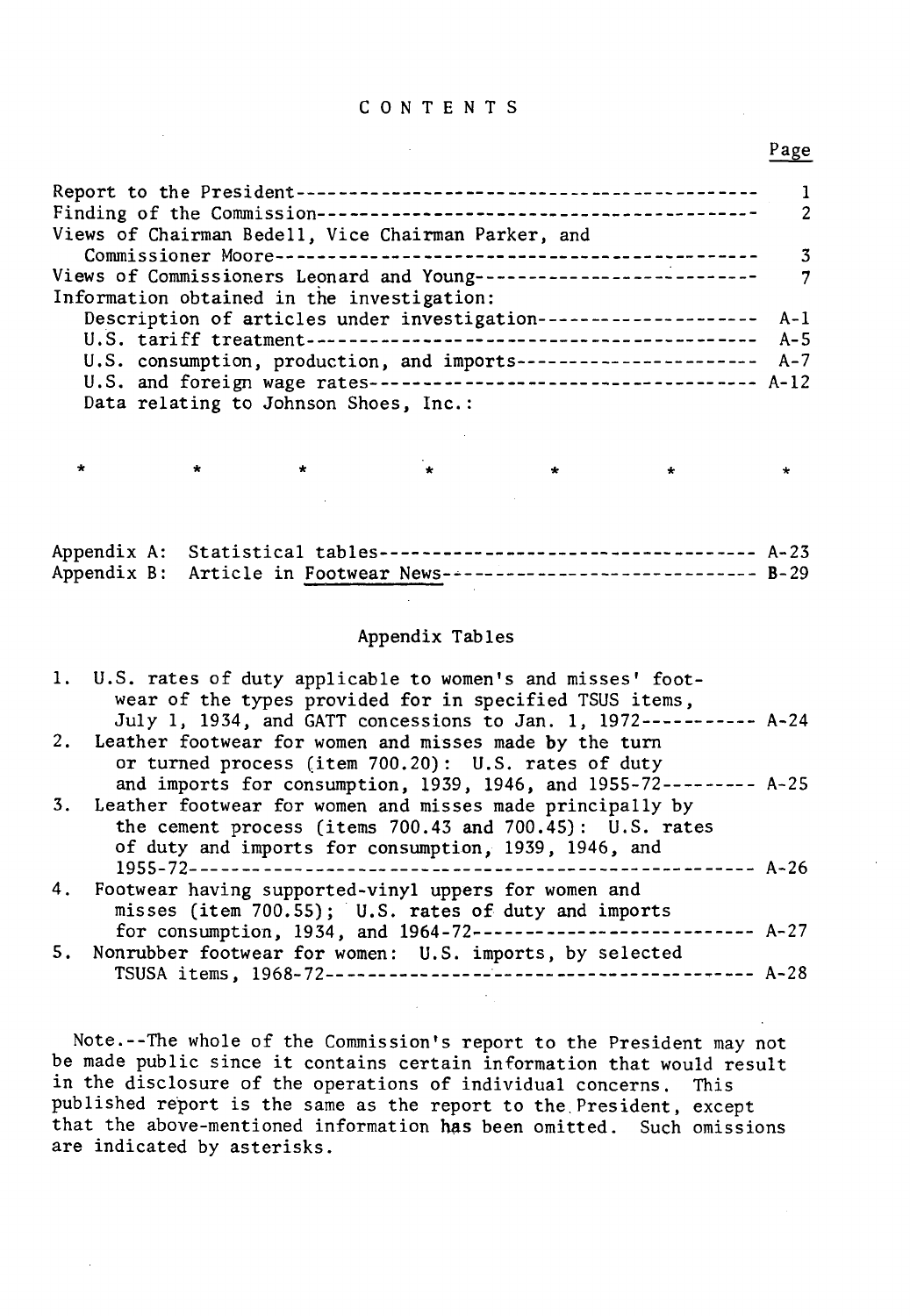$\label{eq:2.1} \frac{1}{\sqrt{2\pi}}\int_{0}^{\infty}\frac{1}{\sqrt{2\pi}}\left(\frac{1}{\sqrt{2\pi}}\right)^{2\alpha} \frac{1}{\sqrt{2\pi}}\int_{0}^{\infty}\frac{1}{\sqrt{2\pi}}\frac{1}{\sqrt{2\pi}}\frac{1}{\sqrt{2\pi}}\frac{1}{\sqrt{2\pi}}\frac{1}{\sqrt{2\pi}}\frac{1}{\sqrt{2\pi}}\frac{1}{\sqrt{2\pi}}\frac{1}{\sqrt{2\pi}}\frac{1}{\sqrt{2\pi}}\frac{1}{\sqrt{2\pi}}\frac{1}{\sqrt{2\pi}}\frac{$ 

 $\label{eq:2.1} \frac{1}{\sqrt{2\pi}}\int_{0}^{\infty}\frac{1}{\sqrt{2\pi}}\left(\frac{1}{\sqrt{2\pi}}\right)^{2\alpha} \frac{1}{\sqrt{2\pi}}\int_{0}^{\infty}\frac{1}{\sqrt{2\pi}}\left(\frac{1}{\sqrt{2\pi}}\right)^{\alpha} \frac{1}{\sqrt{2\pi}}\frac{1}{\sqrt{2\pi}}\int_{0}^{\infty}\frac{1}{\sqrt{2\pi}}\frac{1}{\sqrt{2\pi}}\frac{1}{\sqrt{2\pi}}\frac{1}{\sqrt{2\pi}}\frac{1}{\sqrt{2\pi}}\frac{1}{\sqrt{2\$ 

 $\label{eq:2.1} \frac{1}{\sqrt{2}}\left(\frac{1}{\sqrt{2}}\right)^{2} \left(\frac{1}{\sqrt{2}}\right)^{2} \left(\frac{1}{\sqrt{2}}\right)^{2} \left(\frac{1}{\sqrt{2}}\right)^{2} \left(\frac{1}{\sqrt{2}}\right)^{2} \left(\frac{1}{\sqrt{2}}\right)^{2} \left(\frac{1}{\sqrt{2}}\right)^{2} \left(\frac{1}{\sqrt{2}}\right)^{2} \left(\frac{1}{\sqrt{2}}\right)^{2} \left(\frac{1}{\sqrt{2}}\right)^{2} \left(\frac{1}{\sqrt{2}}\right)^{2} \left(\$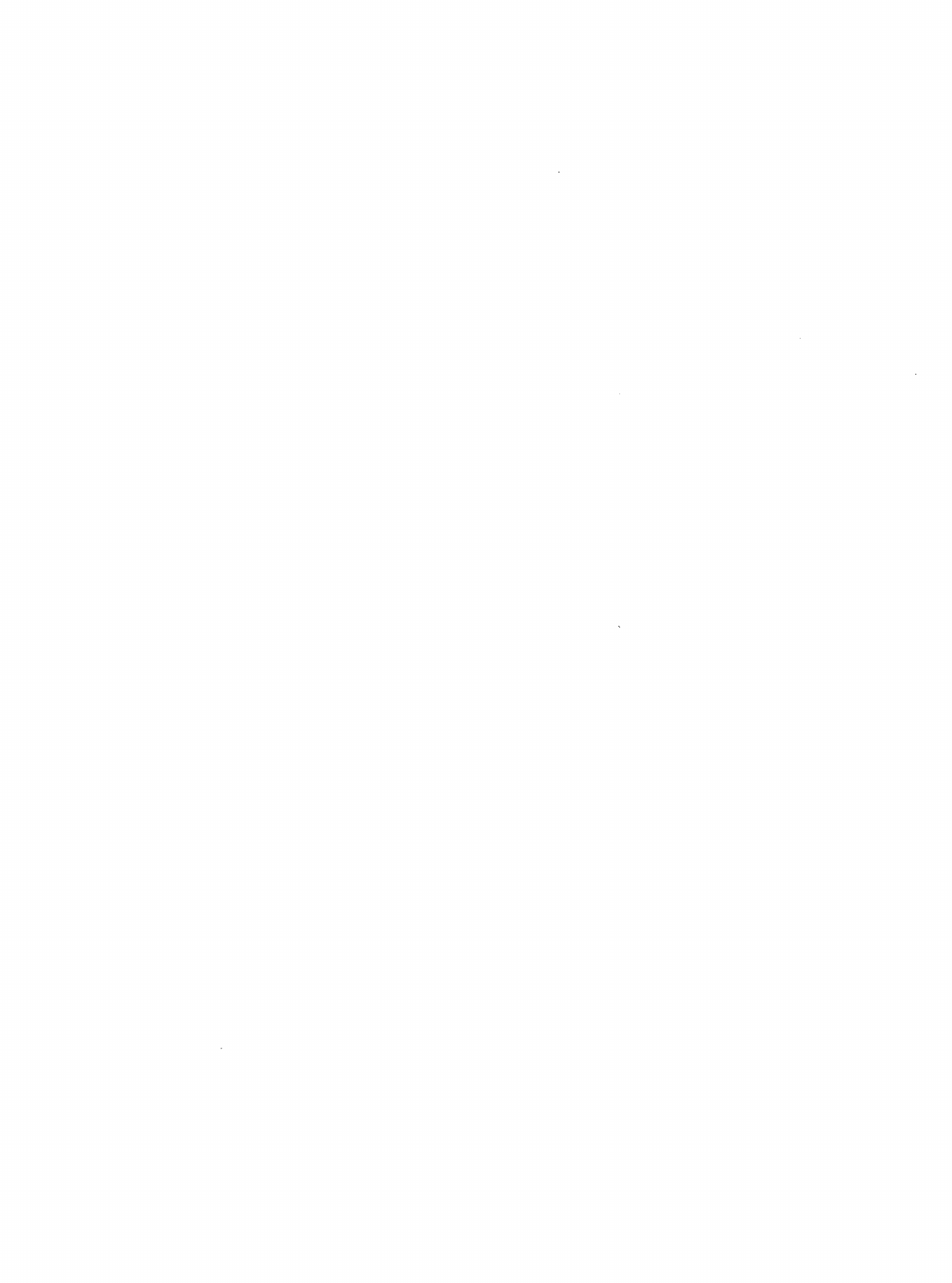#### REPORT TO THE PRESIDENT

U.S. Tariff Commission, April 20, 1973.

To the President:

In accordance with section  $301(f)(1)$  of the Trade Expansion Act of 1962 (TEA) (76 Stat. 885), the U.S. Tariff Commission herein reports the results of an investigation made under section  $301(c)(2)$ of that act, in response to a petition filed on behalf of a group of workers.

On September 11, 1972, the Commission received a petition filed on behalf of the former workers of Johnson Shoes, Inc., Manchester, N.H., for a determination of eligibility to apply for adjustment assistance under the said act. On February 21, 1973, the Commission instituted investigation TEA-W-186 to determine whether, as a result in major part of concessions granted under trade agreements, articles like or directly competitive with footwear for women (of the types provided for in items 700.20, 700.43, 700.45, and 700.55 of the Tariff Schedules of the United States) produced by the aforementicned firm are being imported into the United States in such increased quantities as to cause, or threaten to cause, the unemployment or underemployment of a significant number or proportion of the workers of the firm, or an appropriate subdivision thereof.

Public notice of the investigation was published in the Federal Register (38 F.R. 5211) on February 26, 1973. No public hearing was requested and none was held.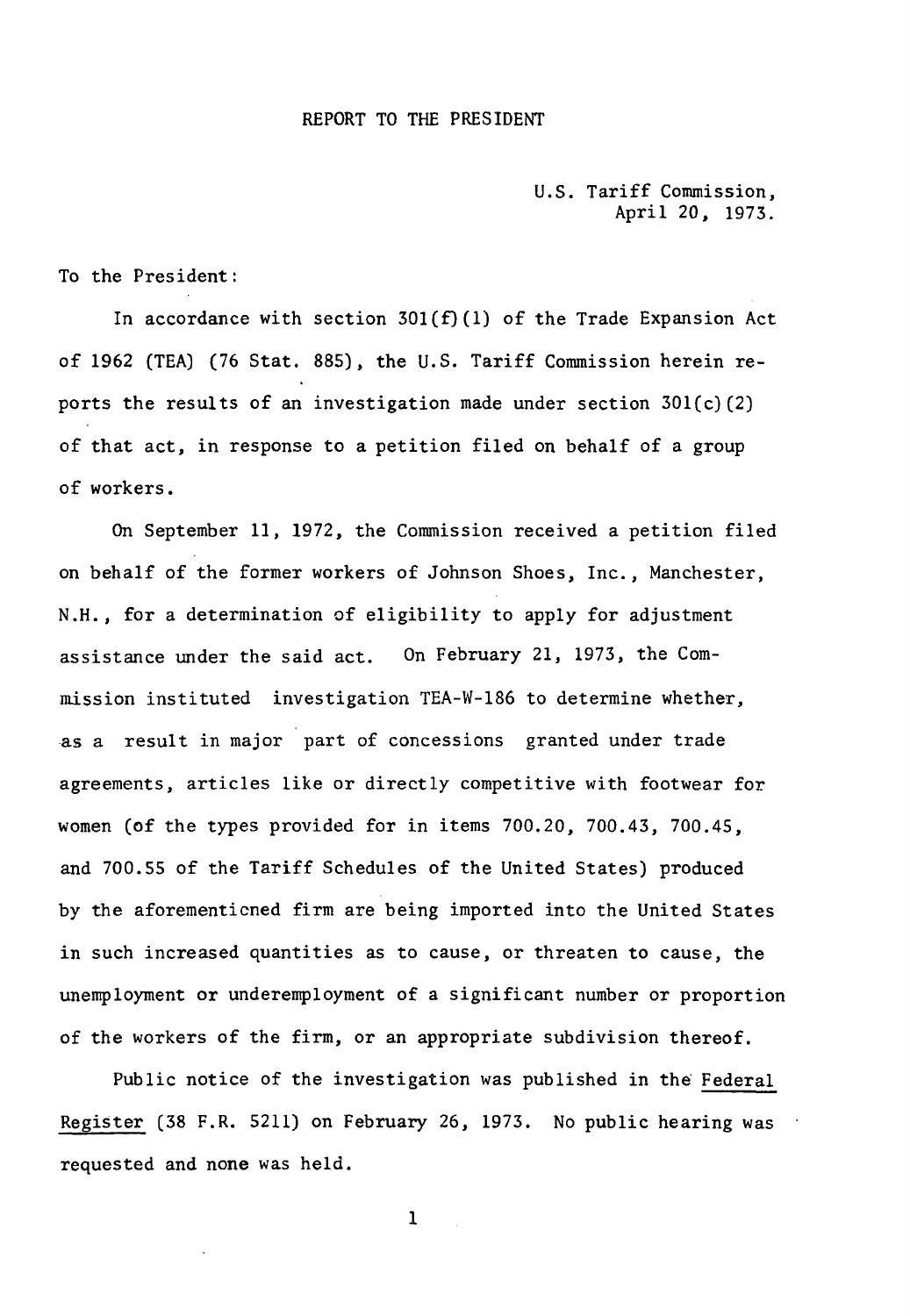The information in this report was obtained from "field investigations," including interviews with officials of Johnson Shoes, former customers of that firm, United Shoe Workers of America, AFL-CIO, and from the Commission's files.

#### Finding of the Commission

On the basis of its investigation, the Commission, being equally divided,  $1/$  makes no finding under section  $301(c)(2)$  of the Trade Expansion Act of 1962 with respect to whether articles like or directly competitive with footwear for women (of the types provided for in items 700.20, 700.43, 700.45, and 700.55 of the Tariff Schedules of the United States) produced by Johnson Shoes, Inc., Manchester, New Hampshire, are, as a result in major part of concessions granted under trade agreements, being imported into the United States in such increased quantities as to cause, or threaten to cause, unemployment or underemployment of a significant number or proportion of the workers of such firm or an appropriate subdivision thereof.

1/ Chairman Bedell, Vice Chairman Parker, and Commissioner Moore found in the affirmative; Commissioners Leonard, Young, and Ablondi found in the negative.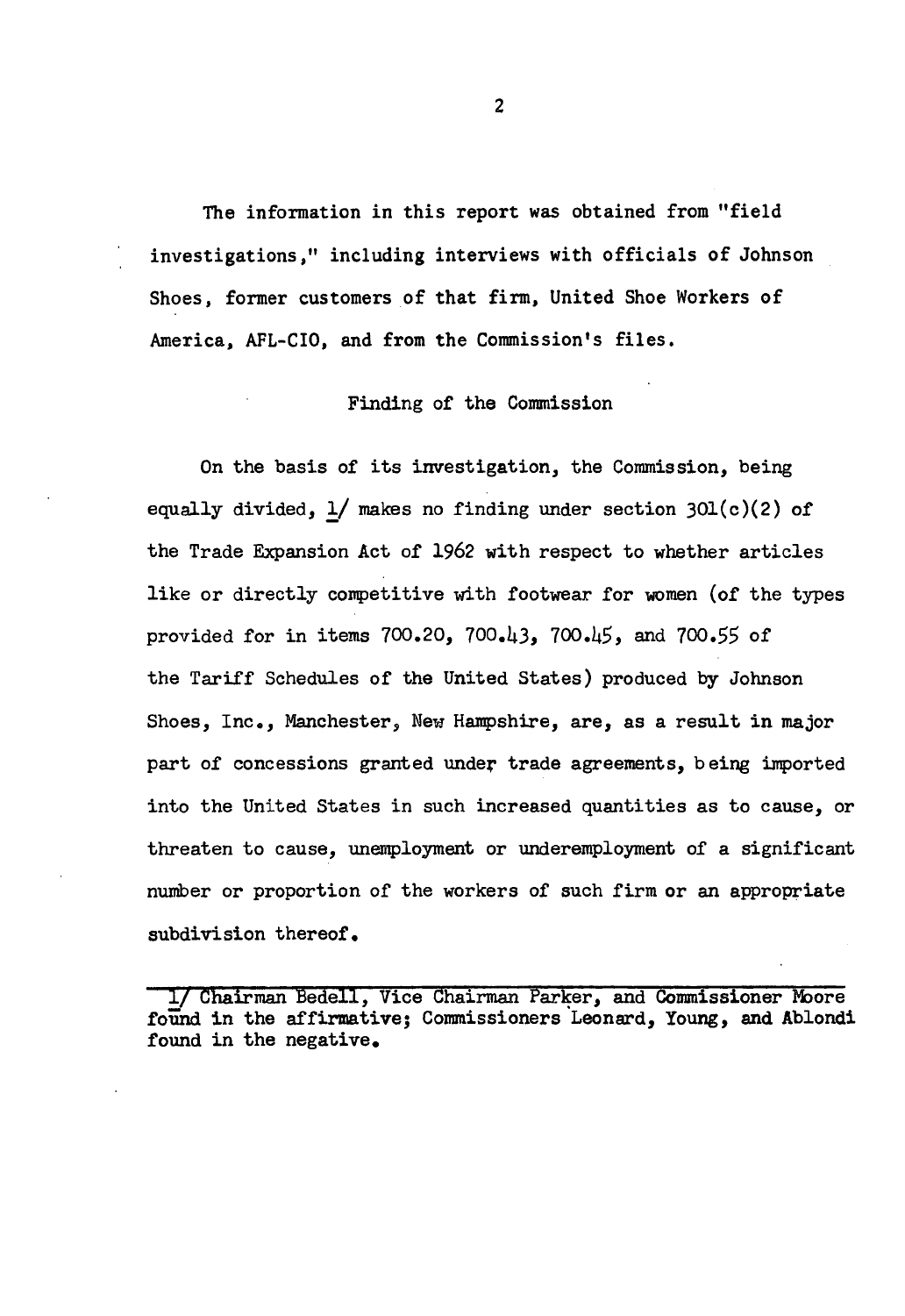Views of Chairman Bedell, Vice Chairman Parker, and Commissioner . Moore in Support of an Affirmative Determination

This investigation relates to a petition filed on behalf of the former workers of Johnson Shoes, Inc., Manchester, New Hampshire, under section  $301(c)(2)$  of the Trade Expansion Act of 1962 (TEA) for a determination of their eligibility to apply for adjustment assistance. Johnson Shoes, which ceased operations on June 20, 1972, manufactured women's dress and casual footwear, mostly with uppers of leather, that retailed in the range of about \$15 to \$25 a pair.

As we have stated in previous cases, the Commission, in order to make an affirmative determination under section  $301(c)(2)$  of the TEA, must find that the following four criteria are met:

- (1) Articles like or directly competitive with those produced by the workers concerned are being imported in increased quantities;
- (2) The increased imports are in major part the result of concessions granted under trade agreements;
- (3) A significant number or proportion of workers are unemployed or underemployed or are threatened with unemployment or underemployment, and
- (4) The increased imports resulting in major part from trade-agreement concessions have been the major factor causing or threatening to cause the unemployment or underemployment.

We find that each of these requirements has been met in this investigation, and therefore have made an affirmative determination.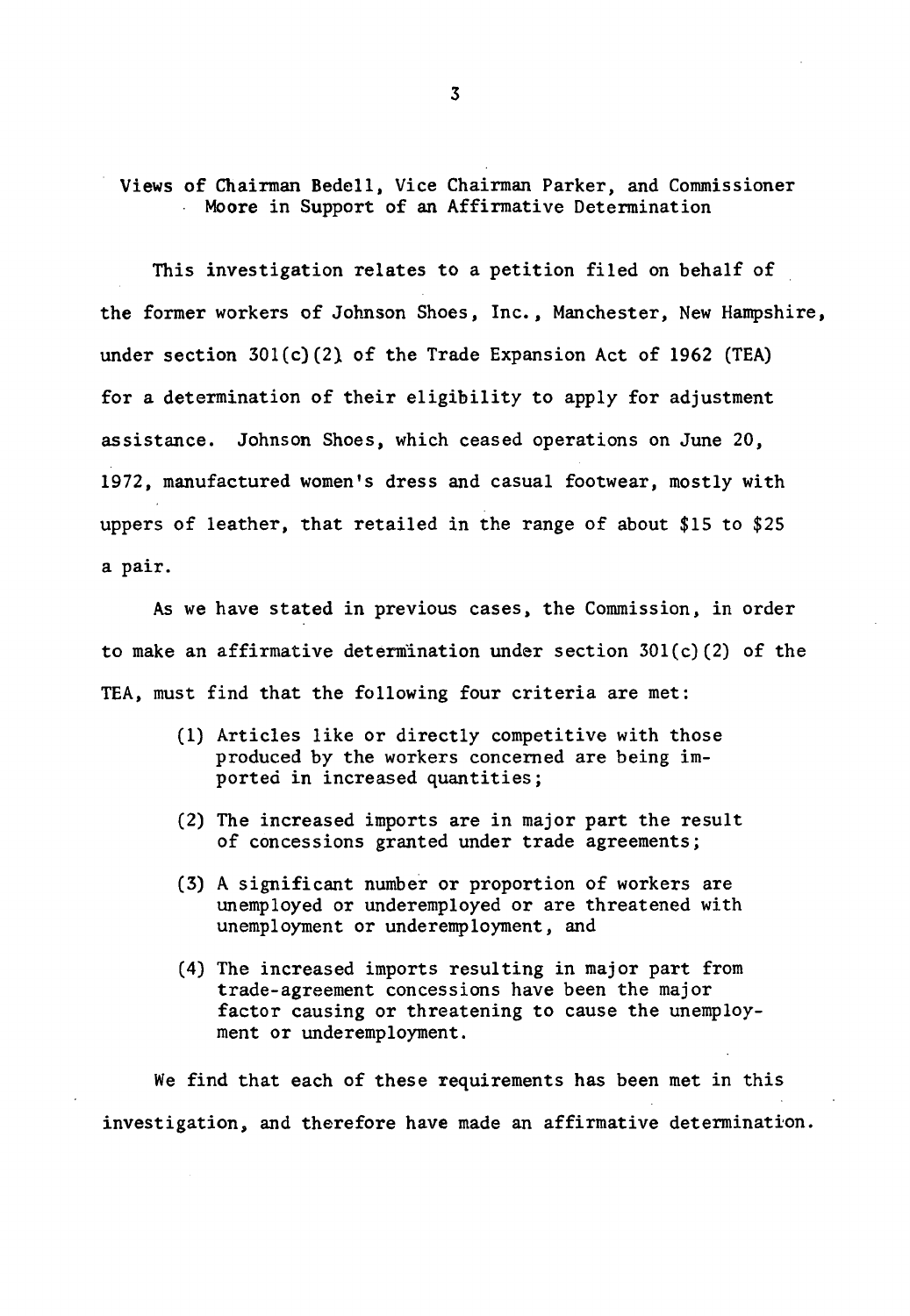#### Increased imports are a result in major part of trade-agreement concessions

The workers at Johnson Shoes produced women's dress and casual shoes of cement construction that retailed from \$15 to \$25 a pair. In 1972 about 80 percent of the uppers were made of leather and the remainder were of manmade materials. Prior to that time, Johnson's production was almost entirely of leather.

U.S. imports of women's dress and casual footwear, including the type produced by Johnson Shoes, have increased sharply in recent years. Foreign producers shipped nearly 200 million pairs of such nonrubber footwear into the United States in 1972 compared with 133 million pairs in 1968. Imports of women's dress and casual footwear supplied about a half of apparent U.S. consumption of such footwear in 1972 but only about a fourth in 1968. The growth in imports was even more pronounced for women's dress shoes. U.S. imports of women's dress shoes totaled an estimated SO million pairs in 1972 contrasted with an estimated 21 million pairs in 1968. The share of apparent annual U.S. consumption of women's dress shoes supplied by imports was an estimated 25 percent in 1972 compared with 9 percent in 1968. This substantial growth of imports which started in 1968 coincides with the first tradeagreement concession of the Kennedy Round.

We have determined that the increased imports cited above have resulted in major part from trade-agreement concessions within the meaning of the statute.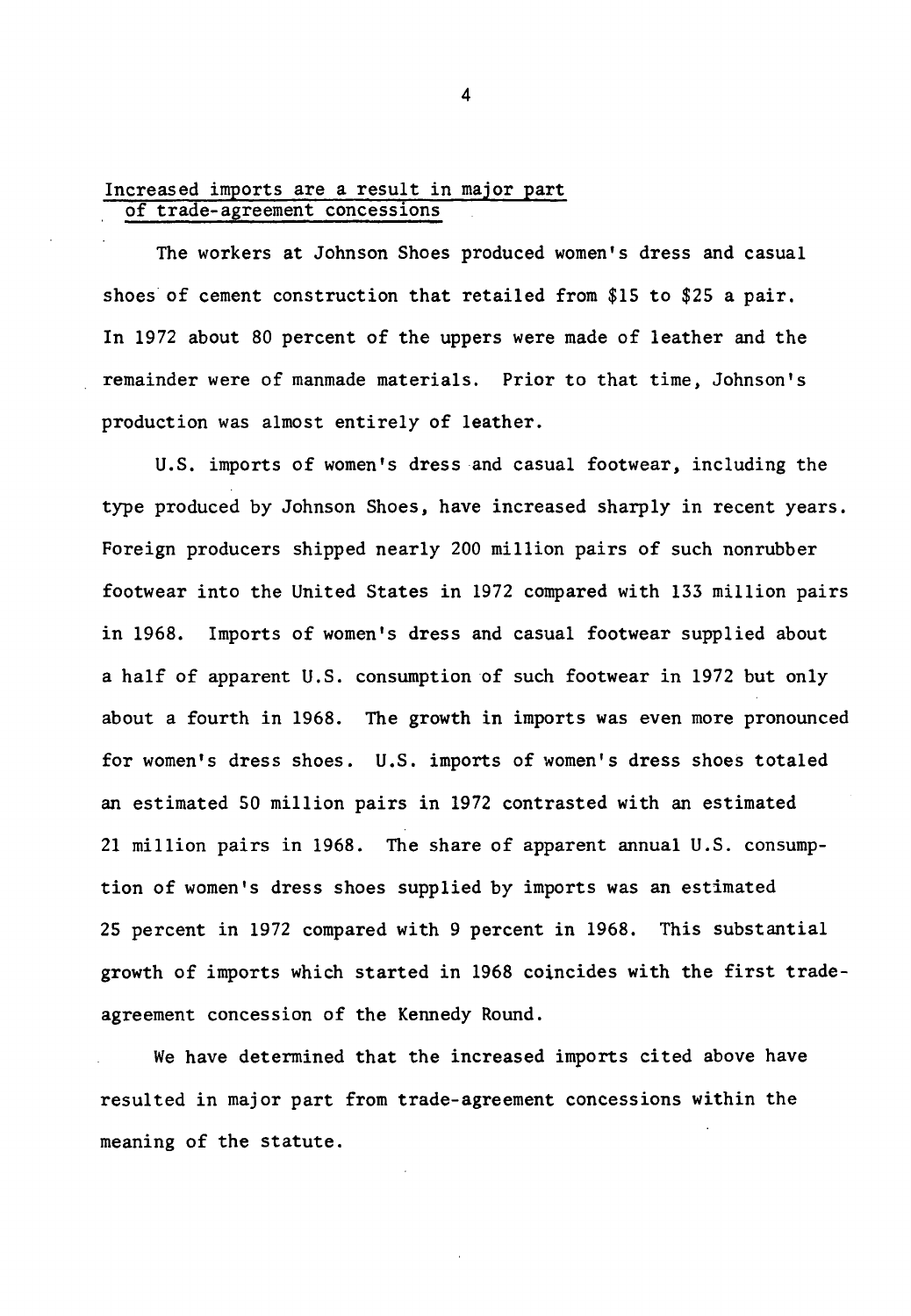#### The workers are unemployed

Johnson Shoes ceased operations on June 20, 1972, and the workers employed at that time were laid off.

#### Imports are the major factor causing unemployment

From the evidence in this investigation, unlike the factual situation in a recent investigation involving similar footwear, 1/ there were clear-cut shifts to imports by customers of Johnson Shoes. The firm lost business in recent years with the marked encroachment of imports on the U.S. market as its customers turned increasingly to imports. Indeed, one customer, which had purchased Johnson's entire output from 1946-67, began reducing its purchases in 1968, turning increasingly to imports; in 1969-72 that customer accounted for about a \* \* \* of Johnson's output. Buyers for four other customers, which accounted for an appreciable part of Johnson's sales in recent years, reported that their firms had reduced purchases from Johnson and had turned to imports due to lower prices.

Johnson Shoes actively sought in recent years to improve its ability to compete with imported footwear. The firm produced highlystyled shoes and designs were changed rapidly, depending upon consumer demand. Prior to 1969, the uppers on all footwear produced at the Johnson plant were made of leather. By 1972, however, about

<sup>1/</sup> Women's Dress Shoes: Shapiro Brothers Shoe Co., Inc., Auburn, Maine, Report to the President on Worker Investigation No. TEA-W-185<br>..., TC Publication 570, April 1973.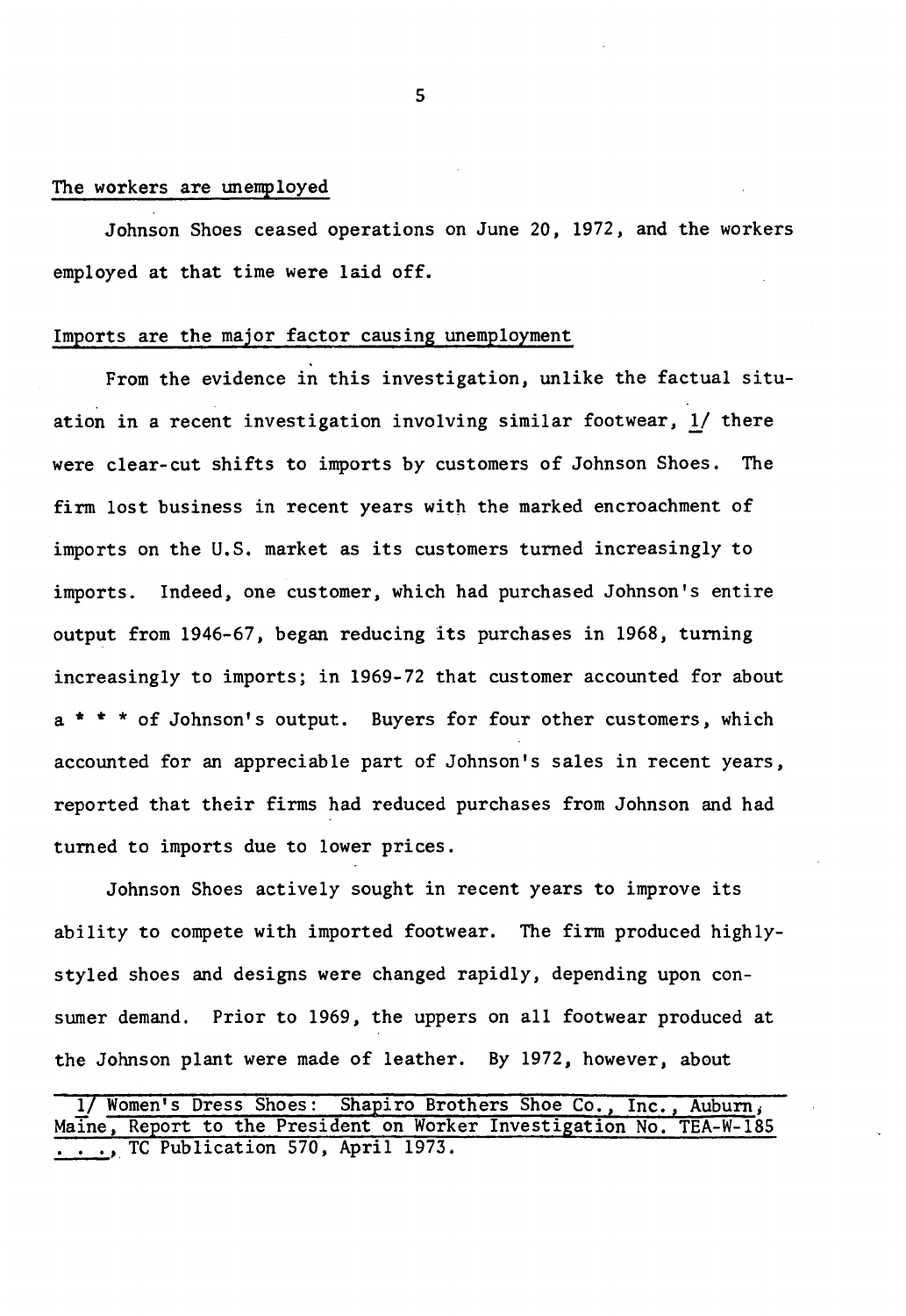20 percent of the uppers were made of manmade materials as manage- ·ment attempted to cope with rising manufacturing costs. With the loss of a large part of its business when its sole customer turned partially to imports in 1969, the company launched a sales promotion program which, although moderately successful in 1970, was unable to increase sales to the former volume. The volume of sales continued to decline as other significant customers reduced their purchases and substituted imports. As a result, the decision was made to cease operations causing the unemployment of the workers. Clearly, imports were the major factor causing the unemployment.

#### Conclusion

Based on the foregoing considerations, we conclude that the petitioning unemployed workers have met the statutory requirements ۲۳<br>م  $\hat{\mathbf{f}}$ or eligibility to apply for adjustment assistance, and we have, therefore, made an affirmative determination.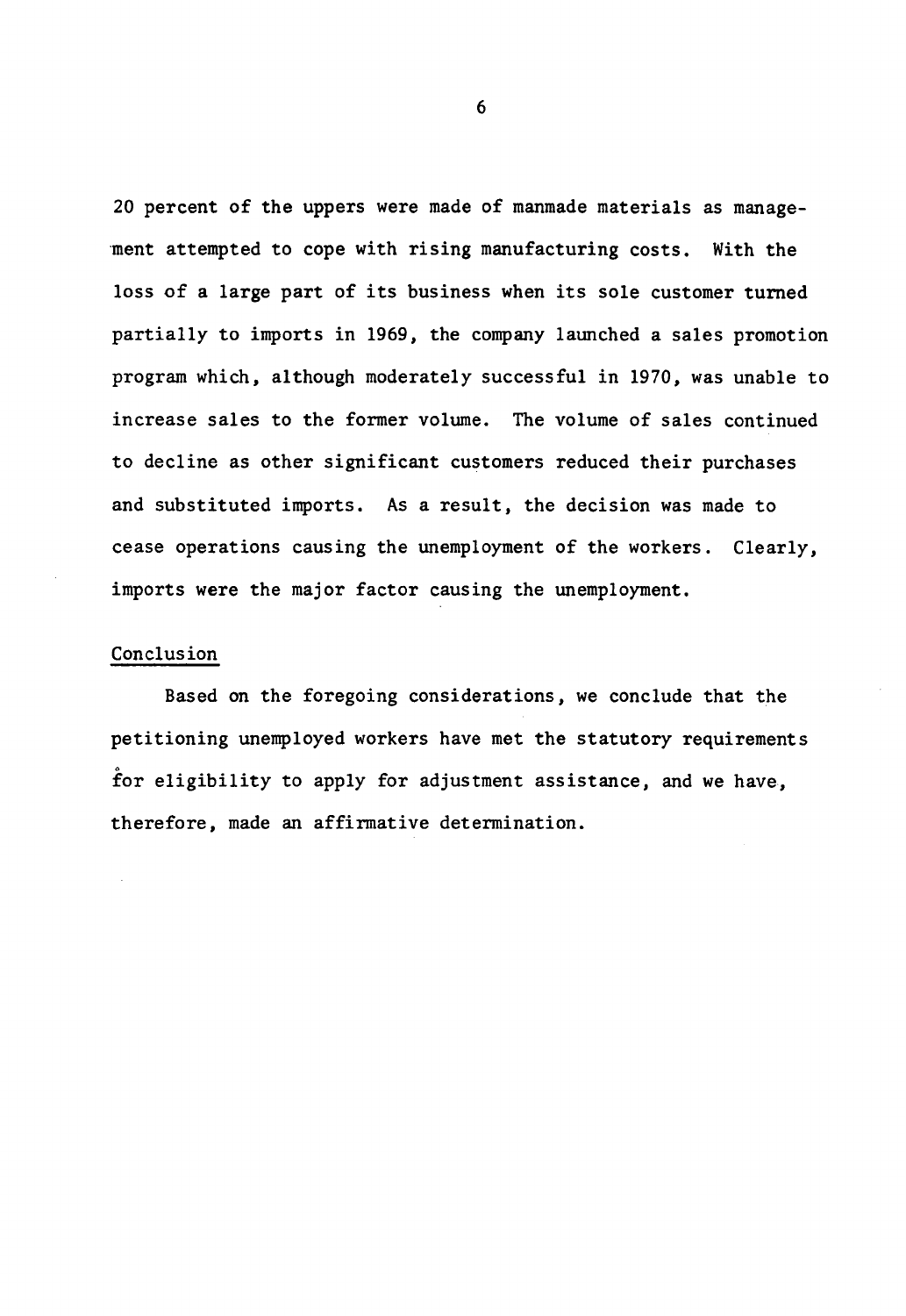Views of Commissioners Leonard and Young in Support of a Negative Determination 1/

Our determination in the instant case is negative because one of the statutory criteria has not been met, i.e., that the increase in imports of women's footwear like or directly competitive with that produced by Johnson Shoes, Inc., Manchester, N.H., is the result in major part of concessions granted under trade agreements. Our reasoning in support of this determination is set forth in statements of our views in earlier Commission investigations under the Trade Expansion Act. 2/

1/ Commissioner Ablondi concurs in the result.<br>2/ Commissioner Leonard's views are given in Nonrubber Footwear: Report to the President on Investigation No. TEA-I-18... TC Publication 359, January 1971, pp. 31-47, and Commissioner Young's views are given in Women's Dress and Casual Shoes: Duchess Footwear Corp. . . ., Report to the President on Firm Investigation No. TEA-F-39 and Worker Investigation No. TEA-W-139 . . ., TC Publication 491, June 1972, pp. 11-25. ·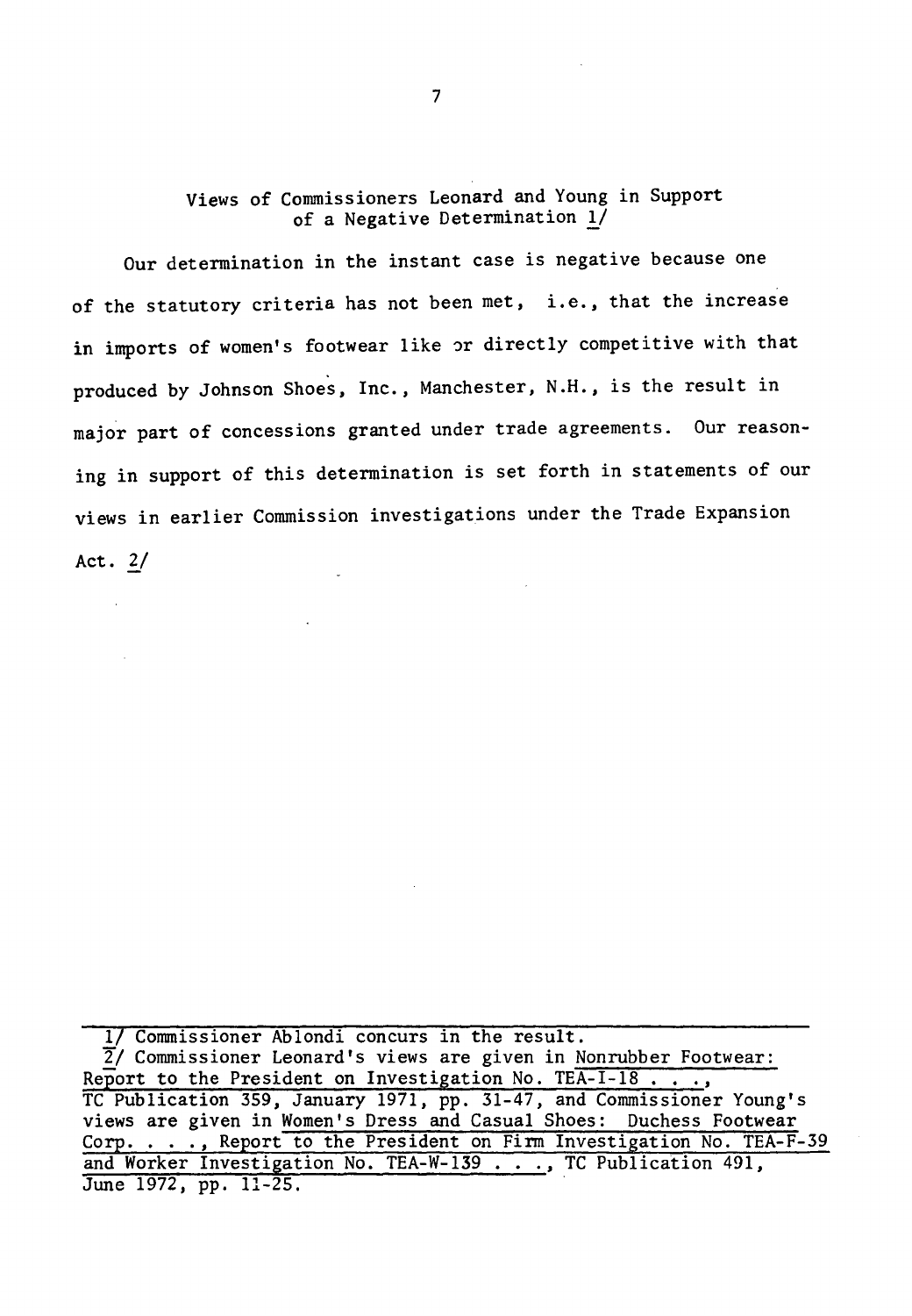$\label{eq:2.1} \frac{1}{\sqrt{2}}\left(\frac{1}{\sqrt{2}}\right)^{2} \left(\frac{1}{\sqrt{2}}\right)^{2} \left(\frac{1}{\sqrt{2}}\right)^{2} \left(\frac{1}{\sqrt{2}}\right)^{2} \left(\frac{1}{\sqrt{2}}\right)^{2} \left(\frac{1}{\sqrt{2}}\right)^{2} \left(\frac{1}{\sqrt{2}}\right)^{2} \left(\frac{1}{\sqrt{2}}\right)^{2} \left(\frac{1}{\sqrt{2}}\right)^{2} \left(\frac{1}{\sqrt{2}}\right)^{2} \left(\frac{1}{\sqrt{2}}\right)^{2} \left(\$ 

 $\mathcal{L}^{\text{max}}_{\text{max}}$  $\mathcal{L}^{\text{max}}_{\text{max}}$  and  $\mathcal{L}^{\text{max}}_{\text{max}}$ 

 $\label{eq:2.1} \frac{1}{\sqrt{2}}\int_{\mathbb{R}^3}\frac{1}{\sqrt{2}}\left(\frac{1}{\sqrt{2}}\right)^2\frac{1}{\sqrt{2}}\left(\frac{1}{\sqrt{2}}\right)^2\frac{1}{\sqrt{2}}\left(\frac{1}{\sqrt{2}}\right)^2\frac{1}{\sqrt{2}}\left(\frac{1}{\sqrt{2}}\right)^2.$ 

 $\label{eq:2.1} \frac{1}{\sqrt{2}}\int_{\mathbb{R}^3}\frac{1}{\sqrt{2}}\left(\frac{1}{\sqrt{2}}\right)^2\frac{1}{\sqrt{2}}\left(\frac{1}{\sqrt{2}}\right)^2\frac{1}{\sqrt{2}}\left(\frac{1}{\sqrt{2}}\right)^2\frac{1}{\sqrt{2}}\left(\frac{1}{\sqrt{2}}\right)^2.$ 

 $\mathcal{L}^{\text{max}}_{\text{max}}$  and  $\mathcal{L}^{\text{max}}_{\text{max}}$ 

 $\hat{\mathcal{L}}$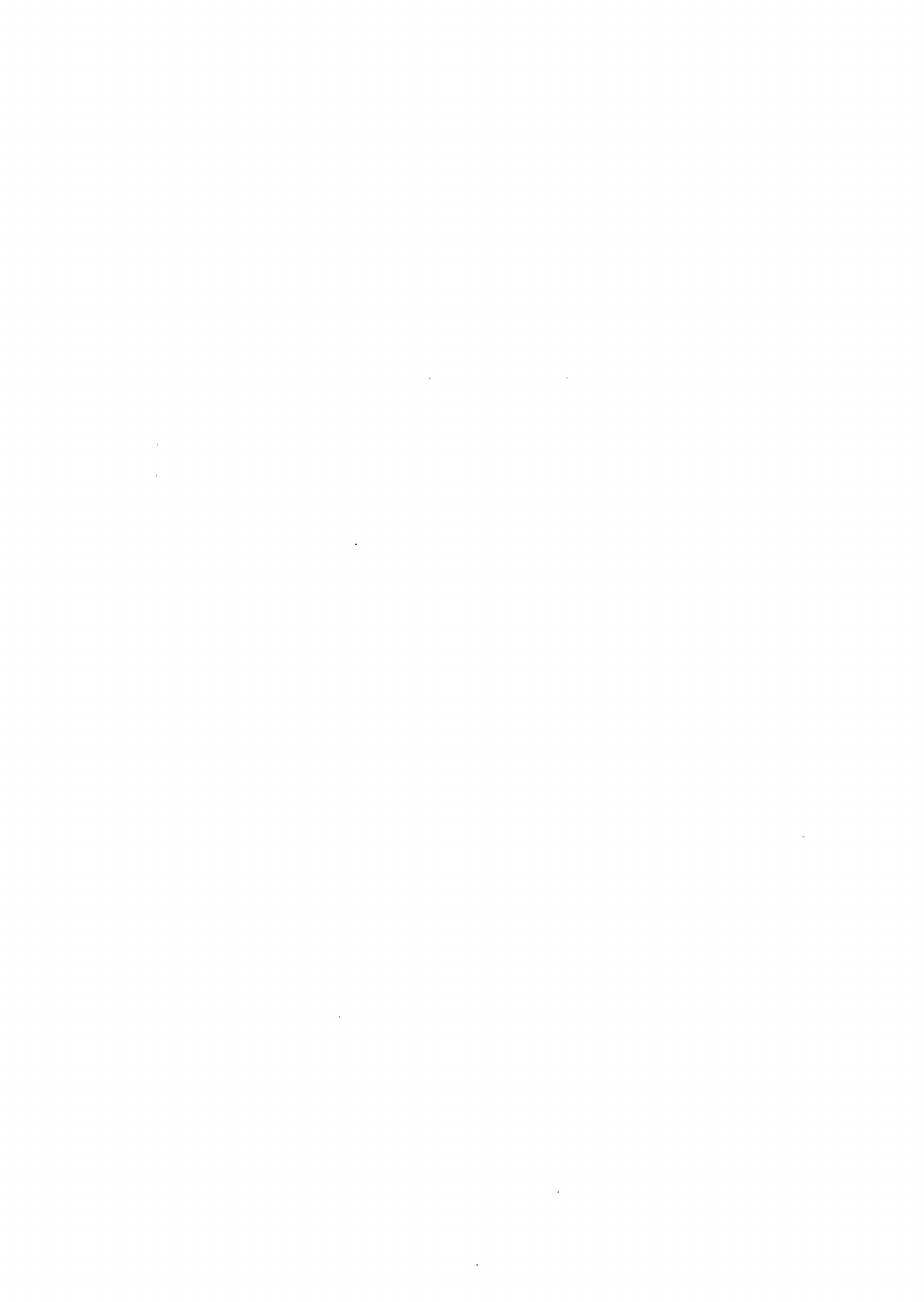#### INFORMATION OBTAINED IN THE INVESTIGATION

Description of Articles Under Investigation Johnson Shoes, Inc., Manchester, N.H., which ceased production on June 20, 1972, manufactured women's dress and casual footwear, mostly with uppers of leather, which sold at retail from \$15 to \$25 a pair. The footwear was constructed by the cement process. The product line included a variety of styles with various types and heights of heels. In 1972, platform shoes accounted for about 50 percent of production.

The principal features of women's shoes that determine the activities for which a particwlar pair is sutiable--and thus the trade designations such as "dress", "casual", and "slippers"--are the· cut of the uppers, the style and height of the heels, the material used for the uppers, the kind of ornamentation, and the material and construction of the sole. In general or commercial usage, however, these descriptive terms for footwear may have various meanings. Some of them are specifically defined for tariff purposes in the headnotes (including the statistical headnotes) to part lA of schedule 7 of the Tariff Schedules of the United States Annotated (TSUSA).  $\frac{1}{2}$ 

1/ For further discussion of these descriptive terms plus additional information in regard to nonrubber footwear (e.g. factors affecting U.S. consumption and marketing channels), see U.S. Tariff Commission, Nonrubber Footwear: Report to the President on Investigation No. TEA-I-18 .. *• ,* TC Publication 359, 1971.

 $A-1$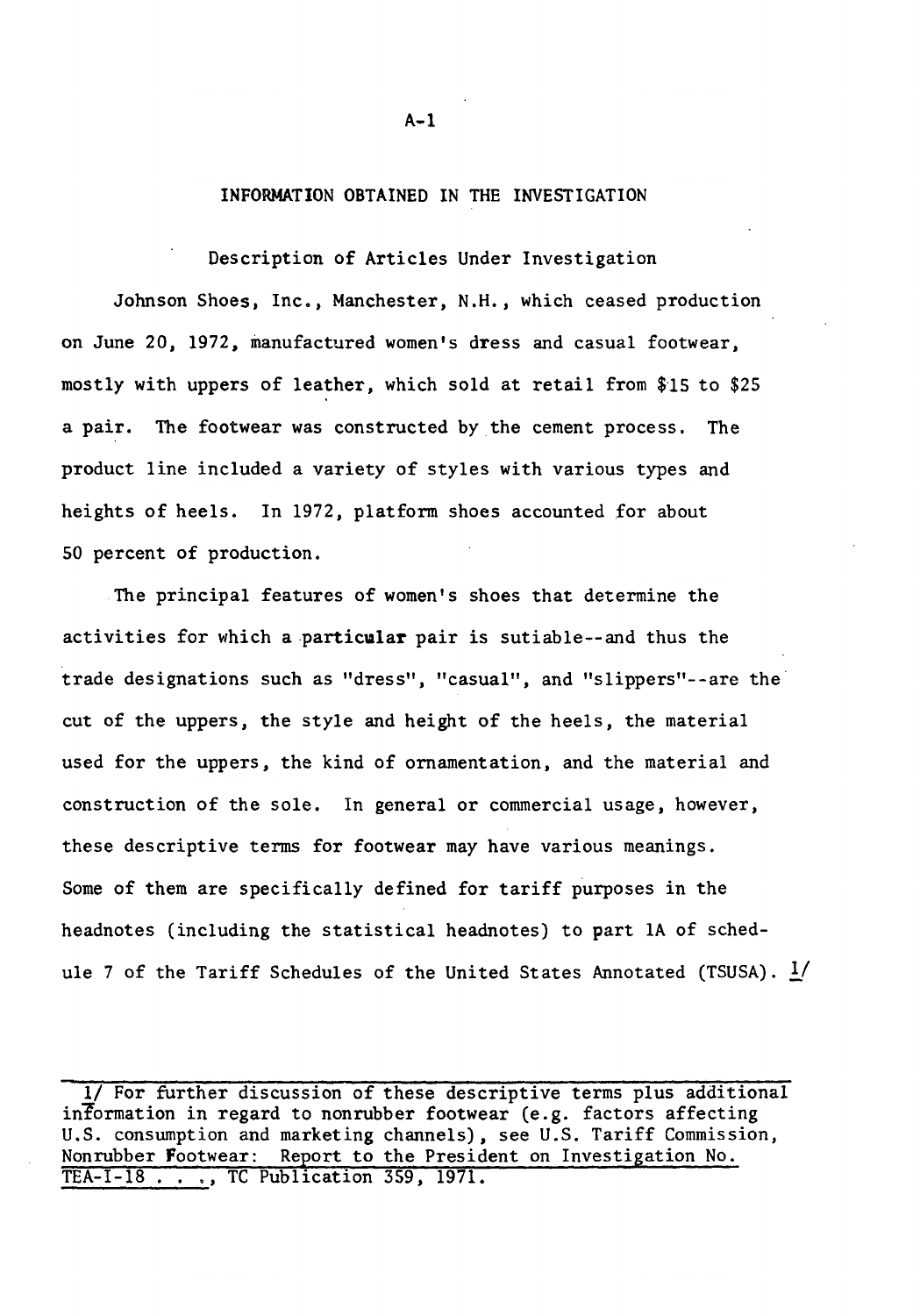In terms of U.S. retail sales, so-called dress shoes (a term not defined in the TSUS) are more important than any other type of footwear for women and misses. The term "dress shoes," originally limited only to shoes worn on formal occasions, is now used to describe footwear of the types generally worn for street wear and for business and social activities. Women's shoes intended for formal wear, which are also regarded here as dress shoes, are now frequently referred to as evening shoes, slippers, or sandals. Generally the term "dress shoes" does not refer to footwear especially made for athletic, occupational, and leisure activities.

For many years the principal type of dress shoe worn by women in the United States was the classic pump--a closed-toe, closed-back, slip-on shoe without fasteners, with lightweight soles, and with heels of 2 inches or higher. Depending upon fashion changes, dress shoes may be open- or closed-heel shoes with straps, laces, or tongues over the instep and may include high-heeled sandals with open toes, open heels, and uppers of narrow strips of leather or other material. The pump declined in popularity in the late 1960's with the advent of new fashions in wearing apparel. The chunky style (monster) shoe appeared on the fashion scene in 1967 and was very popular in 1968. Clogs were popular fashion items in 1969; 1970, and 1972, and platform soles were popular items in 1971-72.

Women's lower heeled footwear for casual wear, not considered dress shoes, includes certain sandals, wedge-heeled shoes, loafers, desert boots, moccasins, and sneakers.

 $A - 2$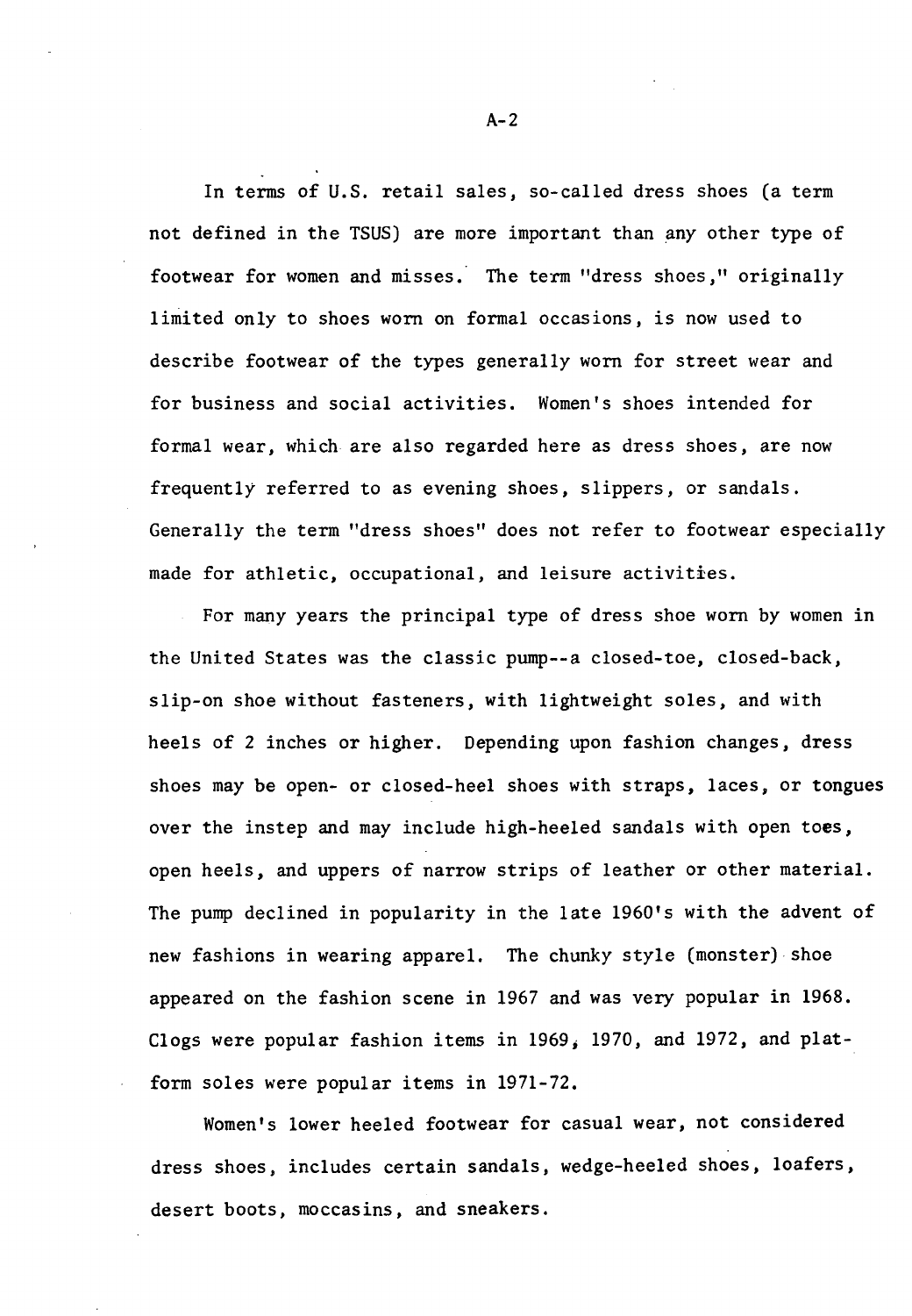The range of styles and quality of footwear increased greatly during the 1960's as a result of new materials, technological developments in production, and new fashions in wearing apparel. Simultaneously, consumer interest in this wide variety of footwear (as well as in clothing) also increased, reflecting the changing age structure of the population, increasing per capita income, and a growth in time for leisure activities. Following these developments, the distinction between dress and casual shoes and attire diminished.

The materials used for the uppers of dress shoes are usually finer (i.e., less sturdy), and the soles lighter in weight, than those of footwear intended for athletic and certain occupational and leisure uses. Uppers may be of calf, kid, or reptile leathers; of silk, rayon, linen, satin, brocade, velvet, or metallic fabrics such as peau de soie; or of supported vinyls or other plastics. Soles are of leather or plastics.

For several decades the principal method of attaching the outsole to women's shoes has been the cement process (the method used by the Johnson Shoes, Inc.), whereby the outsole (or midsole, if any) is affixed to the upper by an adhesive without sewing. An estimated 80 percent of total U.S. output of women's shoes in recent years (and probably an even higher percentage of the domestic output of dress shoes) has been made by the cement process. This process permits narrow edges on the outsole to give a trim appearance and produces a lighter and more flexible shoe than other processes except the turn

 $A-3$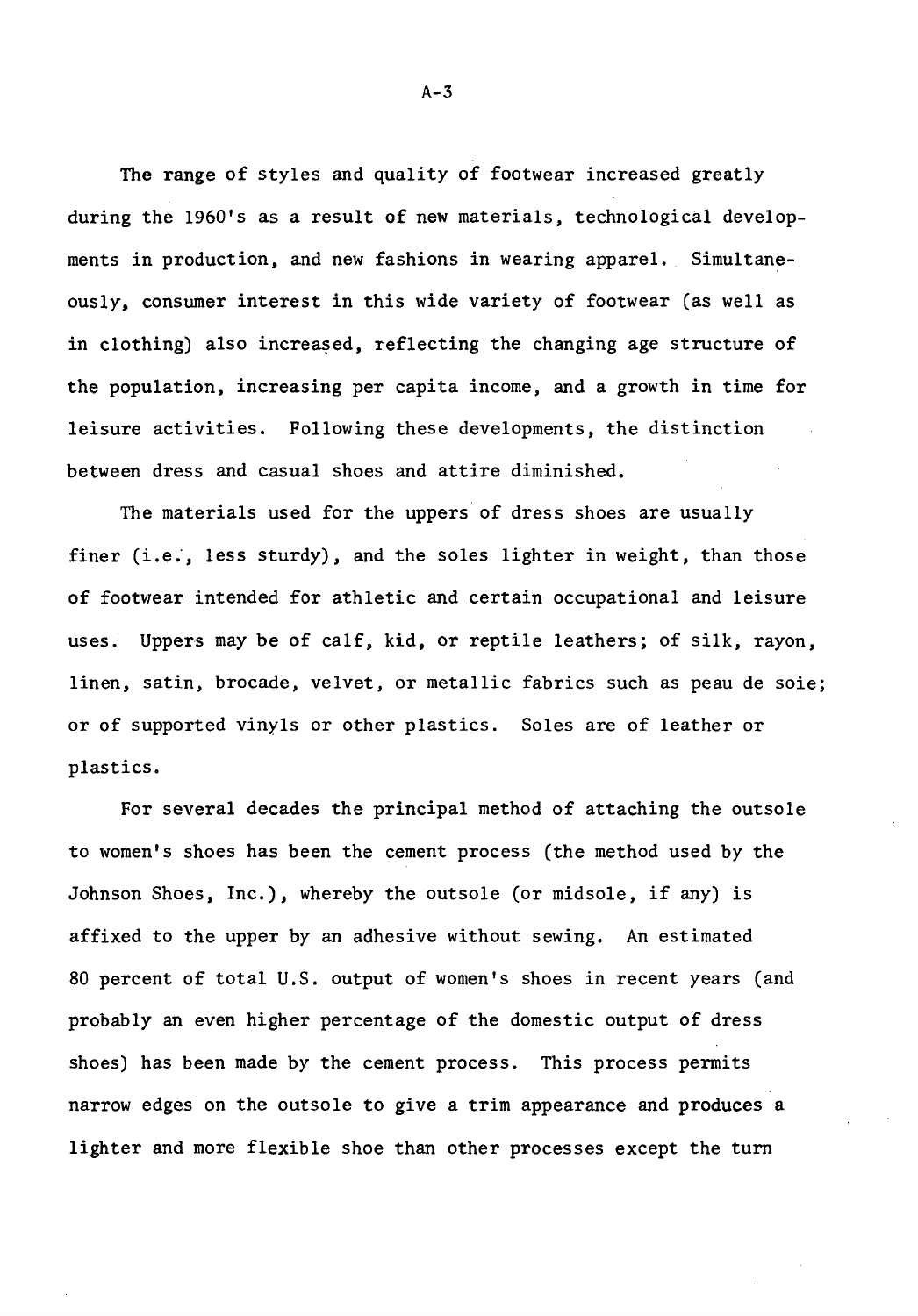(or turned) process. In the turn process, which is currently used in very minor degree in the United States to produce dress shoes, !/ the footwear is initially lasted inside out and then turned right side out for the finishing operations. The great bulk of the imported women's dress and casual shoes is entered under TSUS items 700.20, 700.43, 700.45, and 700.55. As explained briefly in the following paragraphs, the footwear classifiable under these four TSUS items varies with respect to materials, method of construction, price line, and/or style.

Imports entered under TSUS item 700.43, which provides for leather footwear having a foreign (export) value of not over \$2.50 a pair, as well as those entered under TSUS item 700.45, which provides for leather footwear valued over \$2.50 a pair, consist predominantly of women's footwear in a wide range of styles, types, and prices. In terms of quantity, about half of the combined imports under these two items in recent years has consisted of women's sandals having a retail selling price of about \$3 to \$9 a pair. The remainder probably have consisted predominantly of women's cement-process dress shoes of moderate prices (i.e., in the retail-price range of \$8 to \$20 a pair) but have also included sturdy types with vulcanized or injection-molded soles, lightweight slippers suitable principally for housewear, and expensive high-fashion types. Imported women's leather footwear made by the

 $A - 4$ 

<sup>1/</sup> The turn process has been used in the United States in recent years principally to produce footwear of the types reported in official U.S. production statistics as slippers for housewear (SIC product code 3142). Slippers are also produced by the cement process.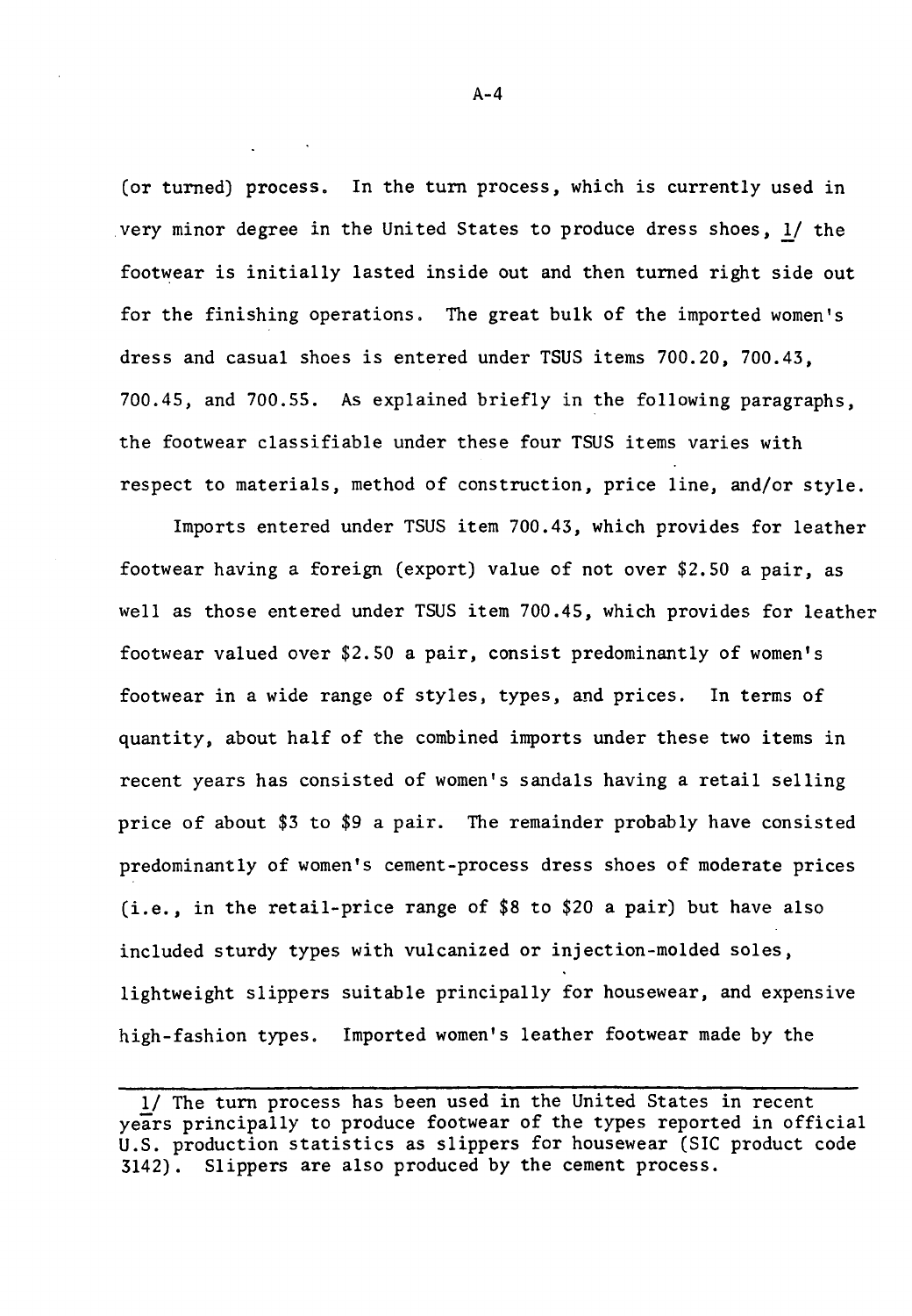turn process and dutiable under TSUS item 700.20 does not differ significantly in appearance from the leather dress shoes entered under items 700.43 and 700.45.

Imported women's footwear with supported vinyl uppers, dutiable under TSUS item 700.55,has in recent years consisted predominantly of two groups: (1) Street shoes of sturdy construction, produced in a single width for each particular length and for sale mostly at \$3 to \$6 a pair at self-service counters in variety stores, discount stores, and department-store basements; and (2) folding slippers and sandals, usually selling at retail for less than \$2 a pair. It is believed that before 1970 only a negligible portion of the annual imports of women's dress shoes and boots admitted under item 700.55 retailed at more than \$10 a pair. It is estimated that, in 1971-72, annual imports of such footwear retailing at more than \$10 a pair (mostly just over that price) accounted for less than 10 percent of the total imports.

#### U.S. Tariff Treatment

In the Tariff Act of 1930, women's leather footwear of cement construction was originally dutiable under paragraph 1530(e) at 20 percent ad valorem. Such footwear is provided for in the TSUS, which became effective on August 31, 1963, in items 700.43 and 700.45. The rate of duty was reduced for the first time effective January 1, 1968; pursuant to concessions granted during the Kennedy Round of negotiations. The current rate for item 700.43 is 15 percent, and that for item 700.45 is 10 percent.

 $A - 5$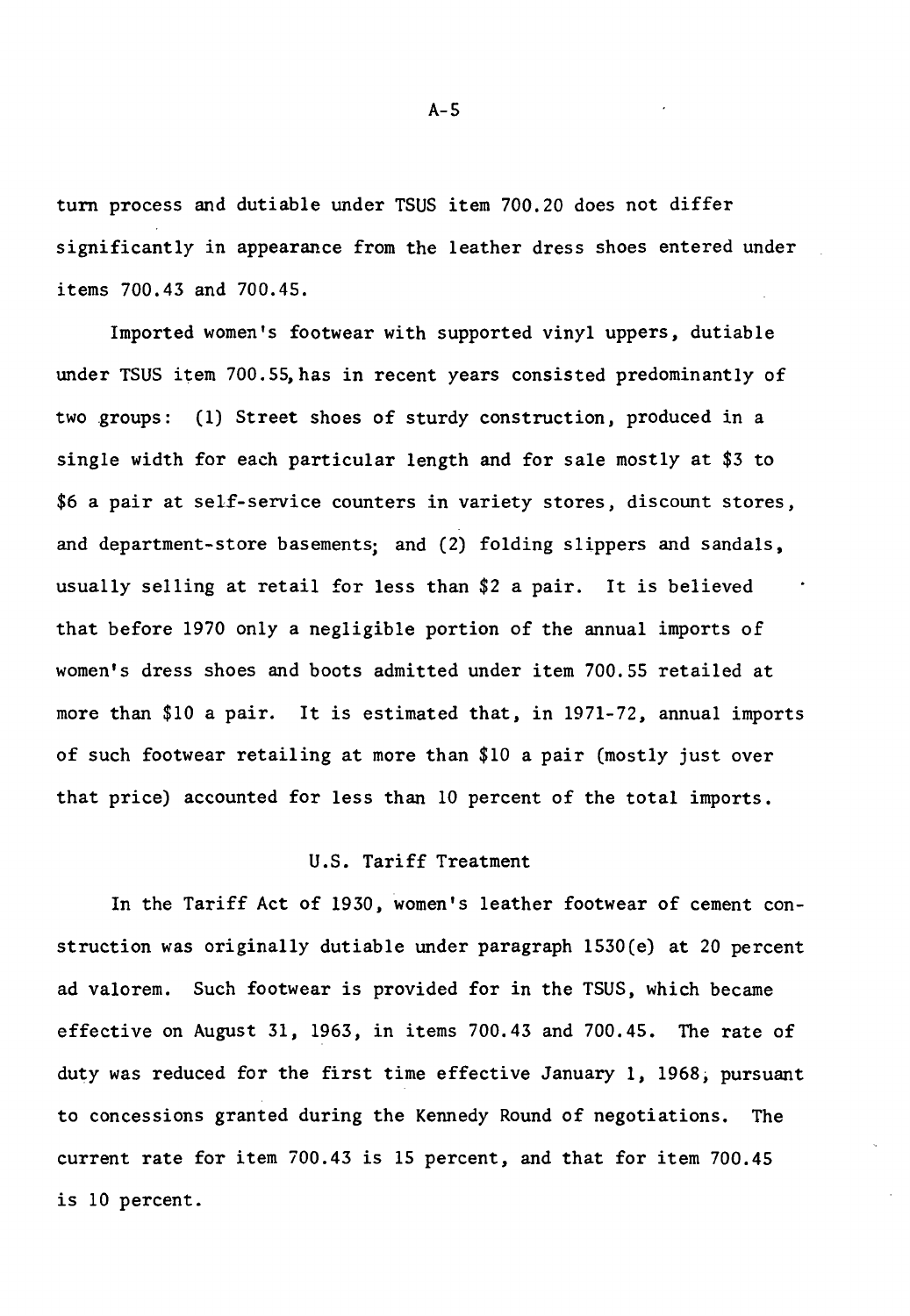Prior to the Kennedy Round, the rate of duty on turn or turned shoes (now TSUS item 700.20) was first reduced on January 1, 1932 from 20 percent ad valorem to 10 percent, pursuant to section 336 of the Tariff Act of 1930. The 10-percent rate, which was bound against in- . crease in a concession granted to Switzerland, effective February 15, 1936, was reduced to 5 percent pursuant to a concession, effective May 30, 1950, granted under the General Agreement on Tariffs and Trade (GATT). The current rate for item 700.20 is 2.5 percent.

Supported vinyl was not used for uppers until the late 1940's or early 1950's. Prior to the effective date of the TSUS, imports of women's supported-vinyl-upper footwear, which were dutiable under various provisions of the Tariff Act, were classified principally--

- (1) By similitude, at the rate of 20 percent ad valorem applicable to leather footwear provided for in paragraph 1530(e). *'}!*
- (2) Under paragraph 1537(b) as articles in chief value of rubber, at the trade-agreement rate of 12.5 percent ad valorem, where the soles were of india rubber and constituted the chief value of the footwear in question.
- (3) Under paragraph 1539(b) at the reduced rate of 21 cents per pound plus 17 percent ad valorem where the footwear was in chief value of a product having a synthetic resin as the chief binding agent.

In the TSUS a rate of 12.5 percent ad valorem was established for item 700.55 as the trade-agreement rate to replace the wide range of rates previously applicable to the various types of footwear provided for in this item.  $2/$  The current rate on footwear with supported-vinyl uppers is 6 percent ad valorem.

1/ The principal kinds of footwear with supported-vinyl uppers now being imported (i.e., those with soles of vinyl or other plastics) would have been dutiable by virtue of the similitude provision at a rate of 20 percent ad valorem.<br>2. The column 2 rate of duty for item 700.55 is 35 percent.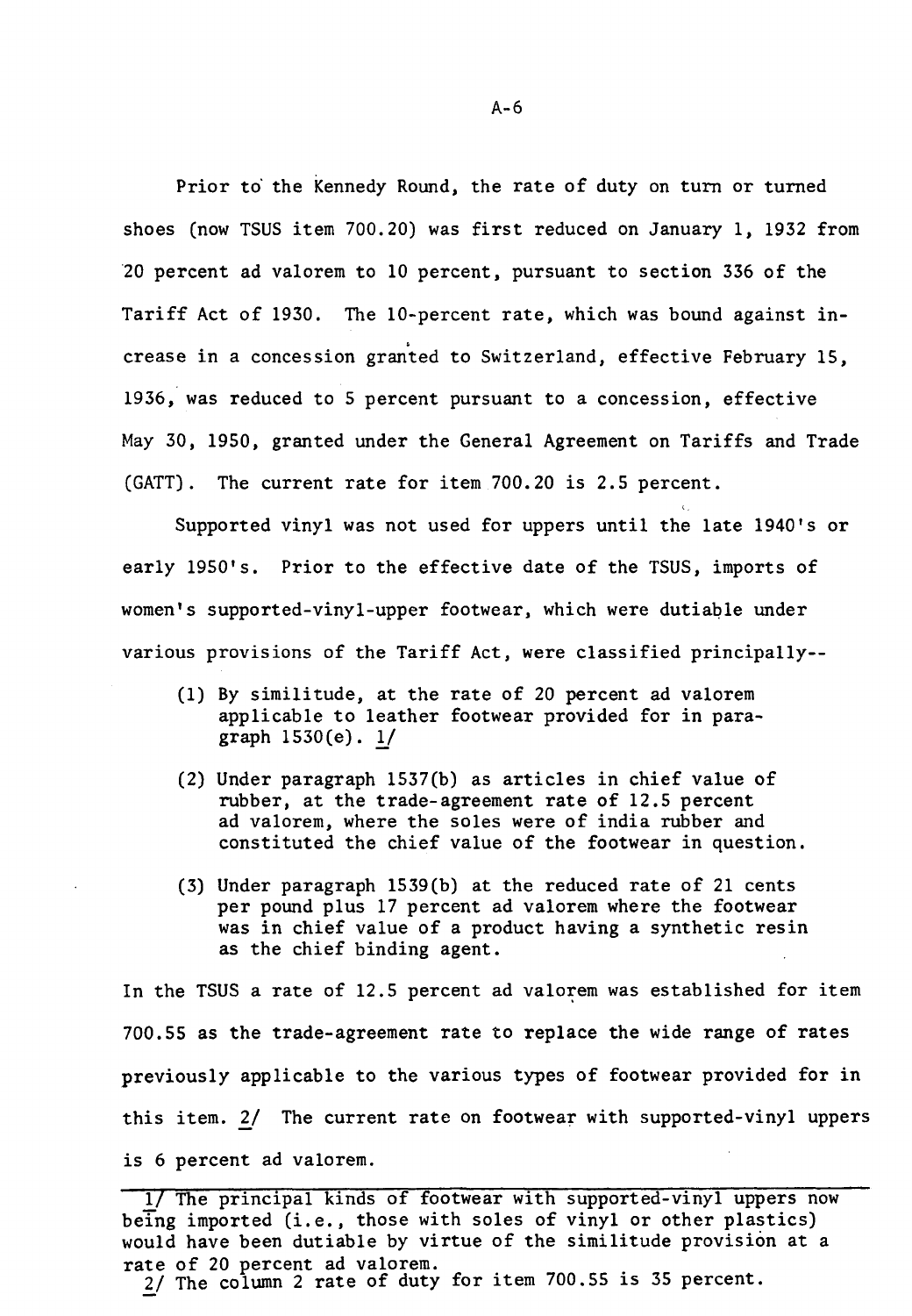Table 1 in the appendix shows the reductions in rates of duty resulting from trade-agreement concessions granted under the GATT for footwear of the types now dutiable under items 700.20, 700.43, 700.45, and 700.55. Tables 2 through 4 show U.S. imports of women's shoes admitted under the TSUS items mentioned above and the applicable rates of duty.

U.S. Consumption, Production, and Imports

During the Period 1965-72, apparent annual U.S. consumption of all women's shoes (including dress and casual) rose from an estimated 386 million pairs in 1965 to a peak of 455 million pairs in 1969, and then declined to 421 million pairs in 1972. Annual U.S. production of such footwear declined from 319 million pairs in 1965 to 223 million pairs in 1972. Annual imports almost tripled during this period, and their share of the market increased without interruption from 17 percent to 47 percent as shown in the following tabulation.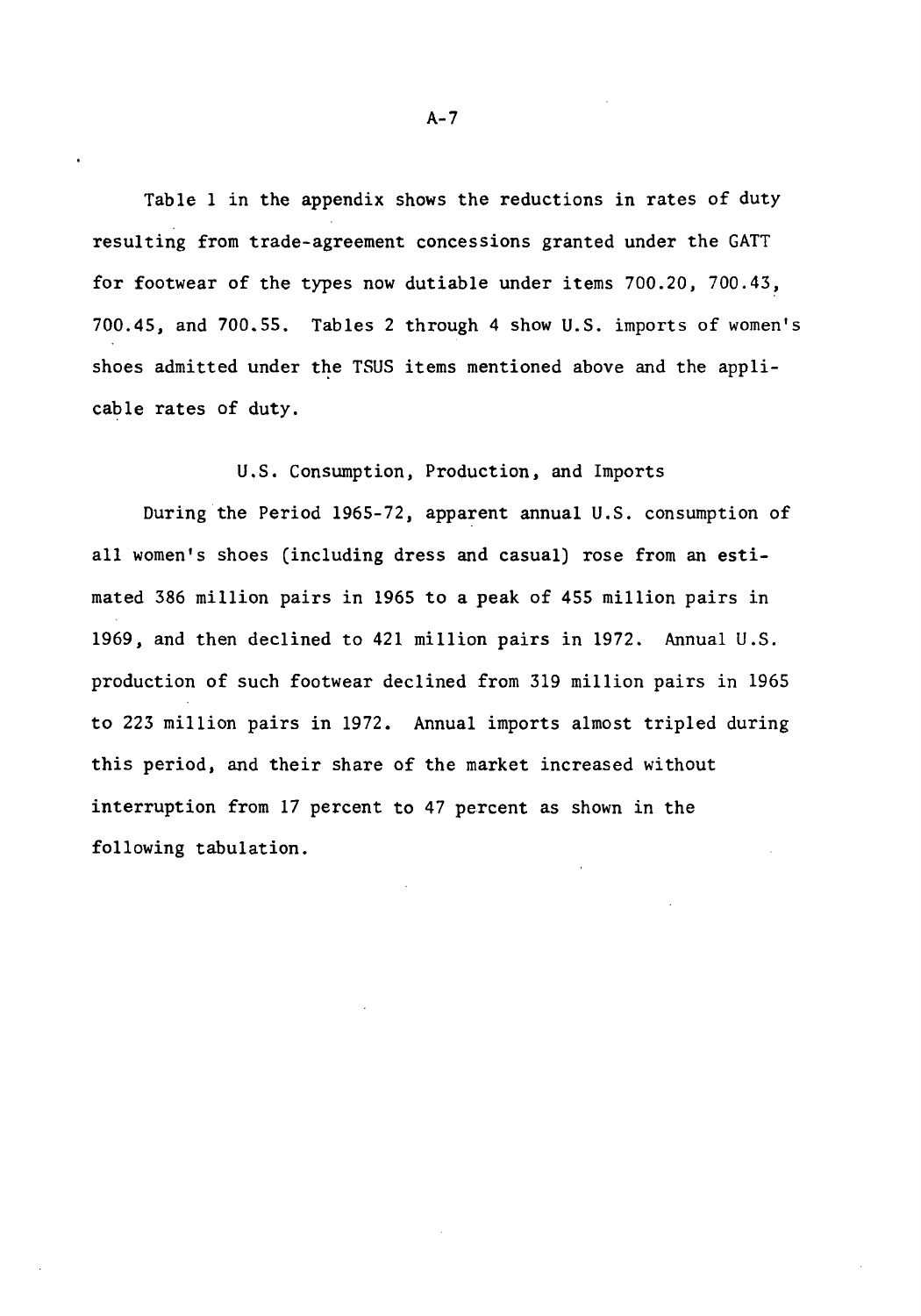| Period                    | Production $1/$ . | Imports 2/           | Apparent<br>consump-<br>tion $3/$ | Ratio of<br>imports to<br>apparent<br>consumption |
|---------------------------|-------------------|----------------------|-----------------------------------|---------------------------------------------------|
|                           | Million           | Million<br>$\bullet$ | Million                           |                                                   |
|                           | pairs             | pairs                | pairs                             | Percent                                           |
| 1965~                     | 319               | 67                   | 386                               | 17                                                |
| $1966 -$<br>-----------   | 323               | 70                   | 393                               | 18                                                |
| $1967$ -------------      | 290<br>٠          | 96                   | 386                               | 25                                                |
| $1968--$<br>-----------   | 322<br>٠          | 133                  | 455                               | 29                                                |
| 1969-<br>--------         | 271               | 139                  | 410                               | 34                                                |
| $1970 - -$<br>----------- | 260<br>٠          | 165                  | 425                               | 39                                                |
| $1971$ --------------     | 237               | 180                  | 417                               | 43                                                |
| $1972$ -------------      | 223               | 198                  | 421                               | 47                                                |
|                           |                   |                      |                                   |                                                   |

Nonrubber footwear for women: U.S. production, imports for consumption, and apparent consumption, 1965-72

1/ Production represents the output of women's and misses' footwear as reported by the U.S. Bureau of the Census, plus shipments to the U.S. mainland from Puerto Rico.

2/ Partly estimated from the official statistics for footwear of the kinds described in pt. lA of schedule 7 of the TSUS except imports described in items 700.32, 700.51, 700.52, 700.53, and 700.60 and except zoris (very inexpensive thonged sandals of rubber or plastics), dutiable under item 700.55. Includes imports of misses' footwear, which have been negligible compared with those of women's.

3/ Computed from U.S. production plus imports without an allowance for exports, which in 1972 amounted to about 1 million pairs.

Source: Compiled from official statistics of the U.S. Department of Commerce, except as noted.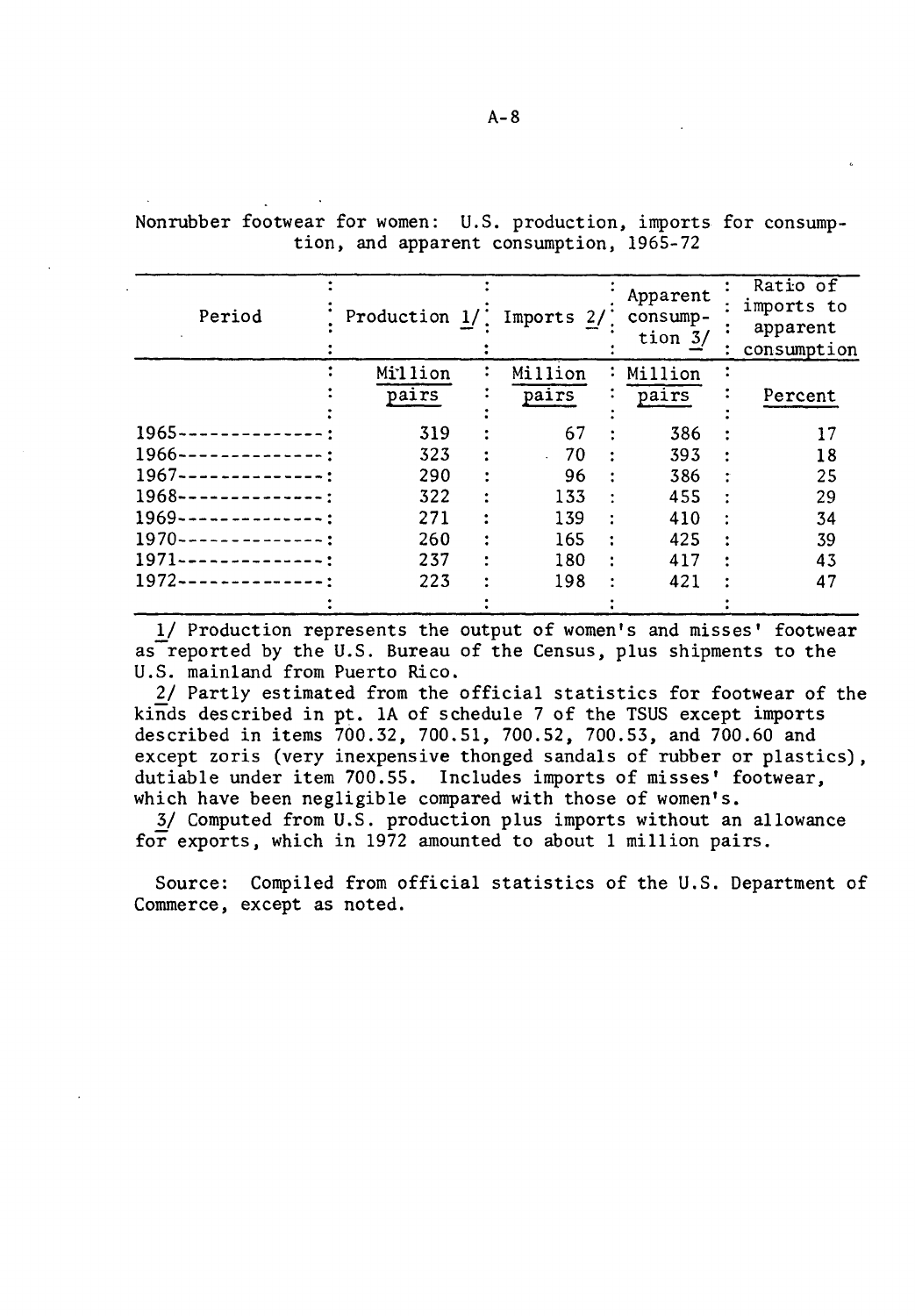U.S. imports of women's footwear entered under TSUS items 700.20, 700. 43, 70.0. 45, and 700. 55 in the aggregate accounted for 90 percent of the imports of nonrubber footwear in 1972. A negligible part of imports were entered under item 700.20, about 15 percent under item 700.43, 30 percent under item 700.45, and 45 percent under item 700.55. As shown in table 5, about 22 million pairs of imported footwear of leather, with an average dutiable value of about \$1.70 a pair, were entered under TSUSA items 700.4310 and 700.4340 in 1972; about 51 million pairs of imported footwear of leather, with an average dutiable value of \$5.12 a pair, were entered under item 700.4540; and nearly 90 million pairs of imported footwear of vinyl, with an average dutiable value of \$1.22 a pair, were entered under item 700.5545. Although precise data are not available, it is believed that the major part of the imported footwear of leather, with an average dutiable value of \$1. 70 a pair, and the imported footwear of vinyl consists of casual shoes; with respect to the imported footwear of leather having an average dutiable value of \$5.12 a pair, it is believed that a sizeable share of these imports consist of dress shoes. Italy and Spain have been the principal suppliers of women's leather footwear; the Republic of China (Taiwan) and Japan, the principal suppliers of women's vinyl footwear.

Data on U.S. consumption of women's dress shoes are not reported in official statistics. It is estimated, however, that during 1965-72 apparent annual U.S. consumption (production plus imports) of such footwear followed an irregular trend, rising from about 204 million pairs in 1965 to about 231 million in 1968 but declining to 200 million in 1972.

A-9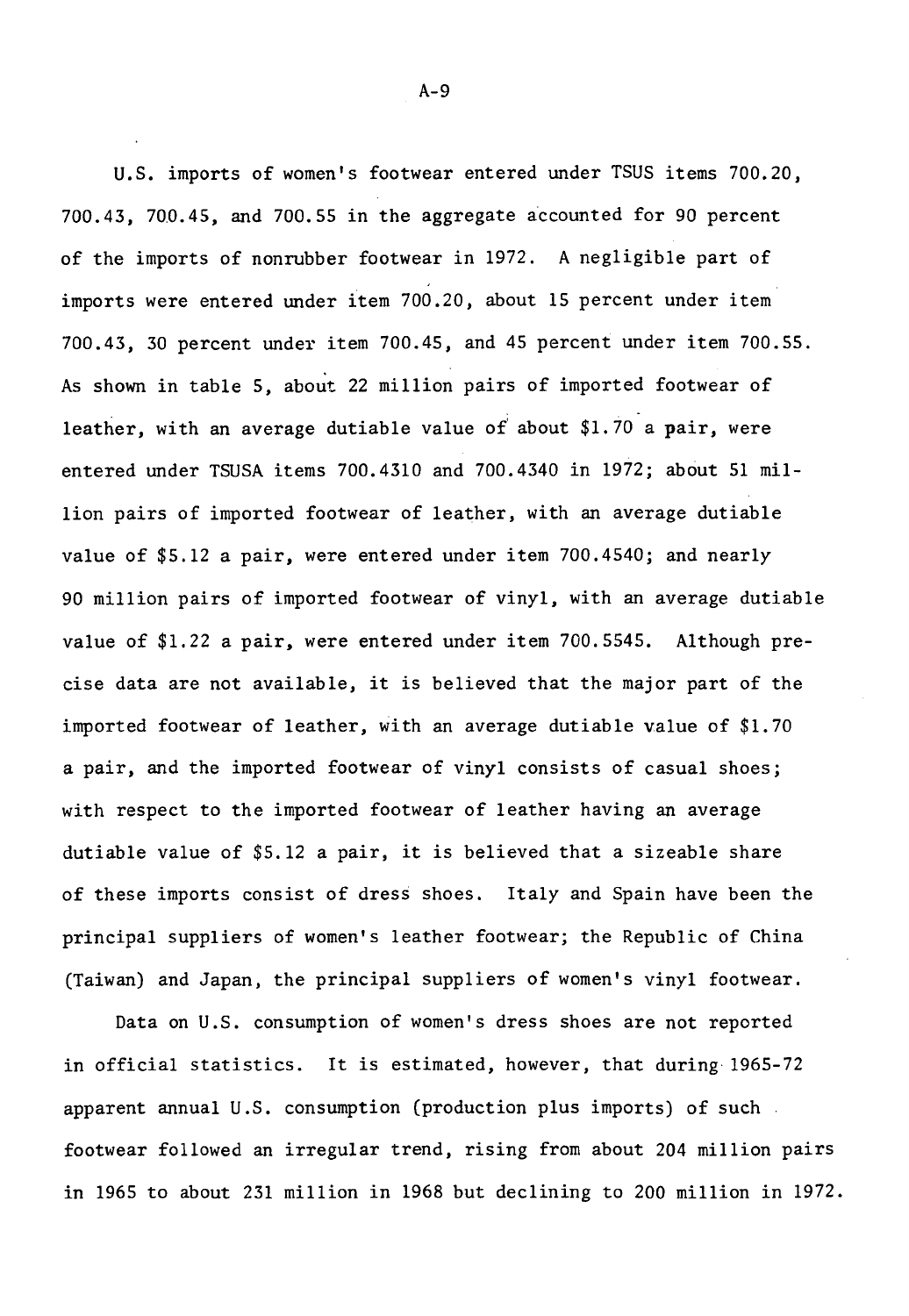Estimated domestic production of women's dress shoes during this period reached a peak of about 210 million pairs in 1968 and then declined to 150 million pairs in 1972. Imports rose from an estimated 4 million pairs in 1965 to 50 million pairs in 1972. The share of apparent annual U.S. consumption of women's dress shoes supplied by imports increased from 2 percent in 1965 to 25 percent in 1972, as shown in the following table.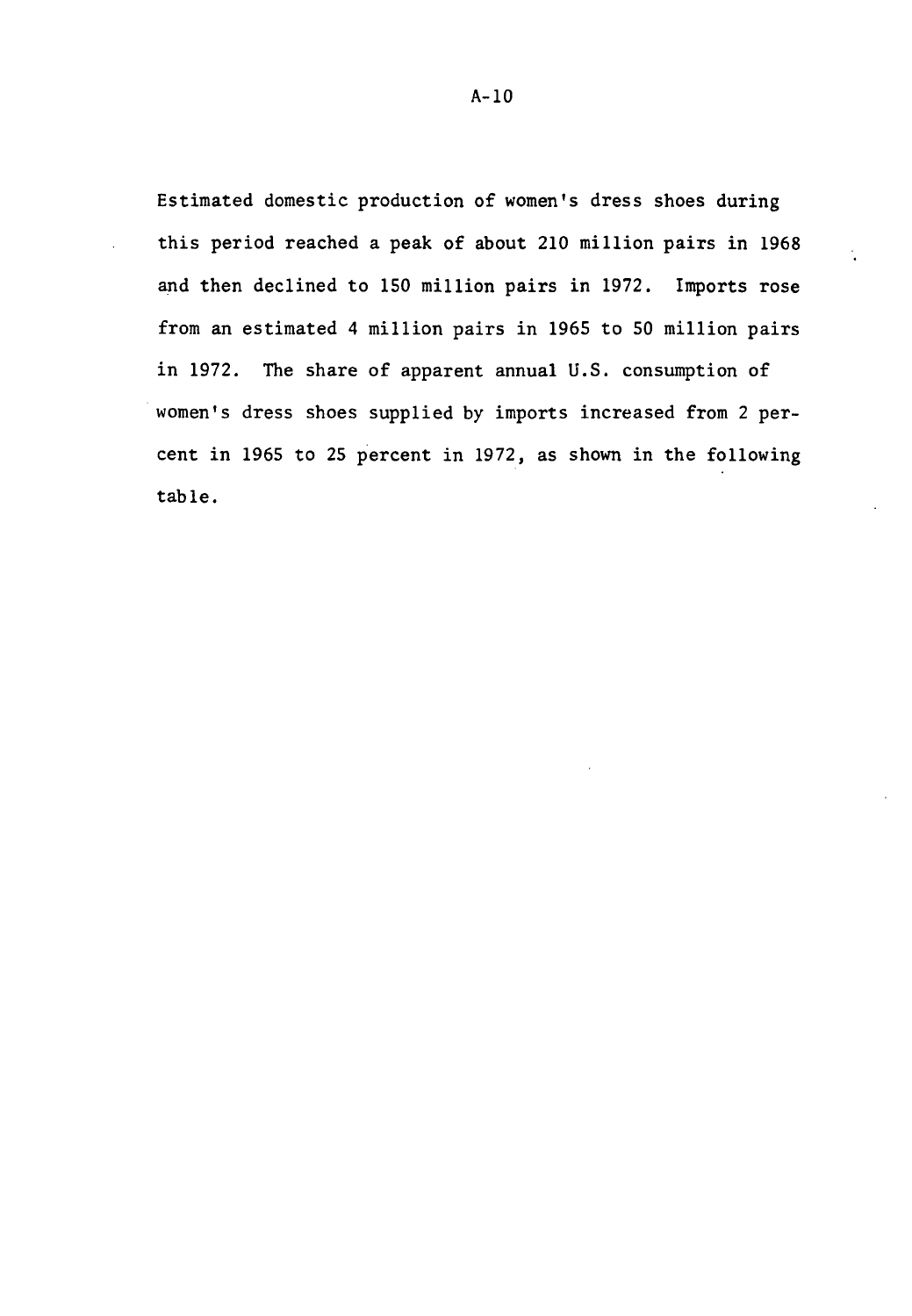| Period               | Production 1/: Imports 2/ |         | Apparent<br>consump-<br>tion $3/$ | Ratio of<br>imports to<br>apparent<br>consumption |
|----------------------|---------------------------|---------|-----------------------------------|---------------------------------------------------|
|                      | Million                   | Million | Million<br>$\ddot{\phantom{a}}$   |                                                   |
|                      | pairs                     | pairs   | pairs                             | Percent                                           |
|                      |                           |         |                                   |                                                   |
| 1965.                | 200                       |         | 204                               |                                                   |
| 1966                 | 206                       |         | 213                               |                                                   |
| 1967-                | 188                       |         | 199                               |                                                   |
| 1968-                | 210                       | 21      | 231                               | 9                                                 |
| 1969-                | 177                       | 28      | 205                               | 14                                                |
| 1970-                | 165                       | 36      | 201                               | 18                                                |
| 1971                 | 156                       | 43      | 199                               | 22                                                |
| $1972 -$<br>-------- | 150                       | 50      | 200                               | 25                                                |
|                      |                           |         |                                   |                                                   |

Dress shoes for women: U.S. production, imports for consumption, and apparent consumption, 1965-72

1/ Dress shoes are believed to account for about two-thirds of the total annual output of nonrubber footwear for women and misses. 2/ Data represent estimated imports of dress shoes entered under

TSUS items 700.20, 700.43, 700.45, and 700.55.<br>3/ Data represent estimated production plus estimated imports without an allowance for exports, which in 1972 amounted to less than 1 million pairs.

Source: Estimated by the U.S. Tariff Commission based on official statistics of the U.S. Department of Commerce.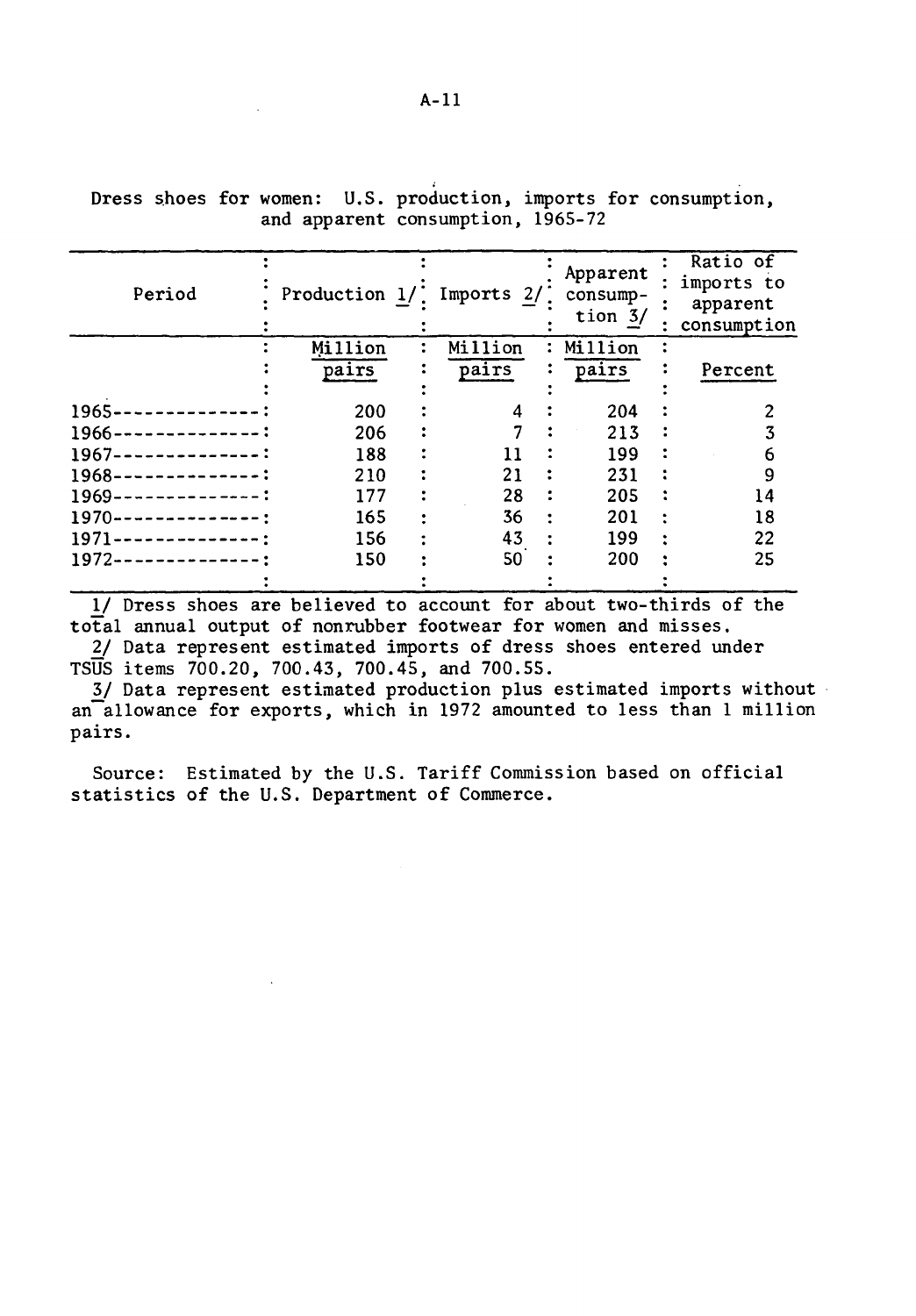#### U.S. and Foreign Wage Rates

The table on the following page shows the published average hourly earnings and the estimated compensation per hour received by shoe workers in six countries in 1964 and 1970-71. It should be noted, however, that there are several difficulties involved in comparing these data accurately. First, the definition for "shoe industry" varies among nations; in only two countries--Italy and the United States--are shoes specifically broken out from more encompassing industry classifications. This definitional problem makes it difficult to isolate the "shoe industry" in each country. Second, as footnote 1 to the table indicates, published hourly earnings in the various nations differ in composition. Third, total compensation for workers includes varying factors in the six countries.

#### $A - 12$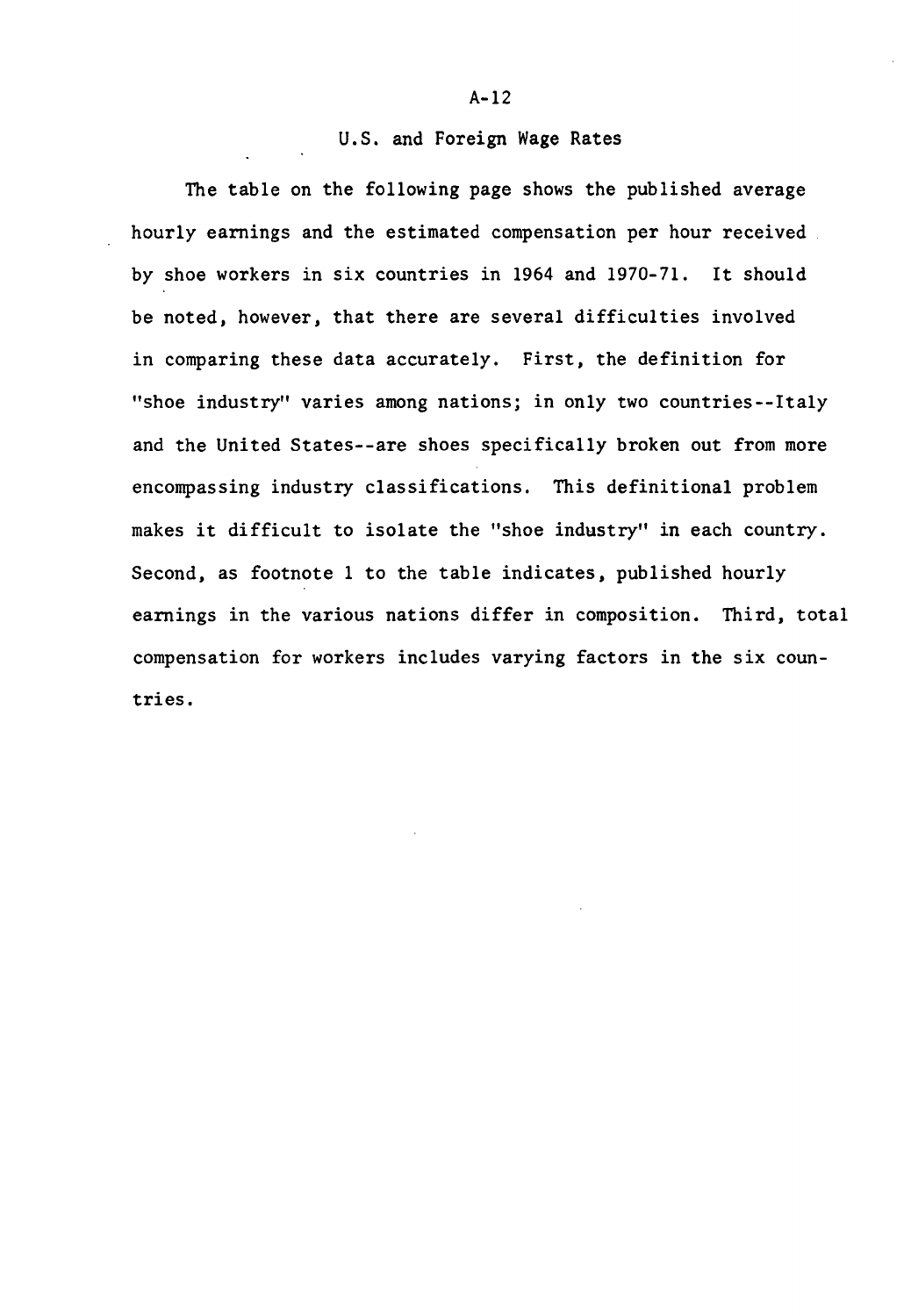Hourly earnings of production workers and estimated total compensation per hour worked by them in specified industries related to footwear in 6 countries, 1964, 197C and 1971

|         |                                                                                         | (In U.S. dollars) |                                         |                |                                              |                                                                                      |              |  |
|---------|-----------------------------------------------------------------------------------------|-------------------|-----------------------------------------|----------------|----------------------------------------------|--------------------------------------------------------------------------------------|--------------|--|
| Country | Industry                                                                                |                   | Published average<br>hourly earnings 1/ |                | Estimated compensation<br>per hour worked 2/ |                                                                                      |              |  |
|         |                                                                                         | 1964              | 1970                                    | 1971           | 196L                                         | 1970                                                                                 | 1971         |  |
|         | Brazil----------: Clothing and shoes-------------: $3/$ \$0.23 : $\frac{1}{2}$ \$0.28 : |                   |                                         | 5/             |                                              | $\frac{5}{1.19}$ :                                                                   | 5/<br>\$1.67 |  |
|         | Italy-----------: Shoes $6$ /----------------------:                                    | .42 :             |                                         | .65 : \$0.90 : | $$0.71$ :                                    |                                                                                      |              |  |
|         | Japan------------: Leather products 7/------------:                                     | .37:              |                                         |                |                                              | .78: 1.04: 11: 88:                                                                   | 1.18         |  |
|         | Spain-----------: Shoes, leather, and clothing--:                                       | .23:              | .38:                                    | .46 :          | 5/                                           | : 8/ .57                                                                             | 8/0.68       |  |
|         | Taiwan----------: Leather and leather                                                   |                   |                                         |                |                                              |                                                                                      |              |  |
|         | products $7/$ -----------------:                                                        | .12:              |                                         |                |                                              |                                                                                      | 5/           |  |
|         | United States---: Footwear, excluding rubber----:                                       | 1.77:             |                                         |                |                                              | $.18 : \frac{5}{7} : \frac{9}{.14} : \frac{9}{.21} :$<br>2.43 : 2.53 : 2.10 : 2.96 : | 3.09         |  |
|         |                                                                                         |                   |                                         |                |                                              |                                                                                      |              |  |

1/ Published earnings do not represent the same items of labor compensation in each country because of differences in the treatment of various supplementary benefits. Earnings generally refer to gross cash payments to wage workers before deductions for taxes and social security, and include overtime pay, shift differentials, regular bonuses and premiums, and cost-of-living adjustments. Holiday, vacation, and sick<br>leave pay, bonuses not paid regularly each pay period, and other supplementary benefits are included by some countries and excluded by others. The earnings data are per paid hour for some countries and per hour worked for other countries.

2/ Compensation refers to all payments made by employers directly to their workers before deductions of any kind, plus employer contributions to legally required insurance programs and private welfare plans for the benefit of employees. The figures on additional compensation per hour worked as a percent of published earnings are. the best estimates currently available to the Bureau of Labor Statistics. The estimates are based primarily on labor cost or labor compensation surveys adjusted to the listed years on the basis of other available data.

*31* Average for 1966.

 $\tilde{\rm h}$ / Average for 1969; monthly earnings of 211.60 cruzeiros converted to an hourly basis by assuming 195 hours of work per month.

5/ Not available.<br>  $\frac{5}{7}$  Approximately 15 percent of the workers in the Italian shoe industry are home workers who are paid at<br>
a lower wage rate than the factory workers in the industry.

1f The .shoes shipped from Japan and Taiwan to the United States are principally of plastics. Separate data are not available on the plastics footwear industries of these two countries. Approximately half of the workers in the Japanese plastic shoe industry are home workers who are paid at a lower rate than the factory workers in that industry. Apparently none of the workers in the Taiwan plastic shoe industry are home workers.

8/ The compensation factor included in this figure is employer social security payments, which range from 40 to 50 percent of payroll.

9/ The published earnings data are computed per hour worked and include overtime pay, regular premiums, and bonuses; family allowances; the market value of payments in kind; and wages paid to persons absent from work. Compensation figure also includes annual bonuses.

Source: Based on data provided by U.S. Bureau of Labor Statistics, from the following: Brazil--Yearbook of Labour Statistics 1971, International Labour Office, Geneva; Italy--Social Statistics various issues *,*  Statistical Office of the European Communities, Luxembourg and Brussels; Japan--Year Book of Labor Statistics (various issues), Ministry of Labor, Tokyo; Spain--Monthly Bulletin of Statistics (various issues) National Institute of Statistics, Madrid; and Taiwan--Report of Taiwan Labor Statistics 1971, Department of Reconstruction, Provincial Government of Taiwan.

Note.--The exchange rate used to convert other currencies into U.S. dollars for 1971 is the rate that became effective in December 1971. Part of the large increase in wages for Italy and Japan in 1971 is attributable to use of the 1971 rate, which more accurately reflects trading conditions **in** 1971.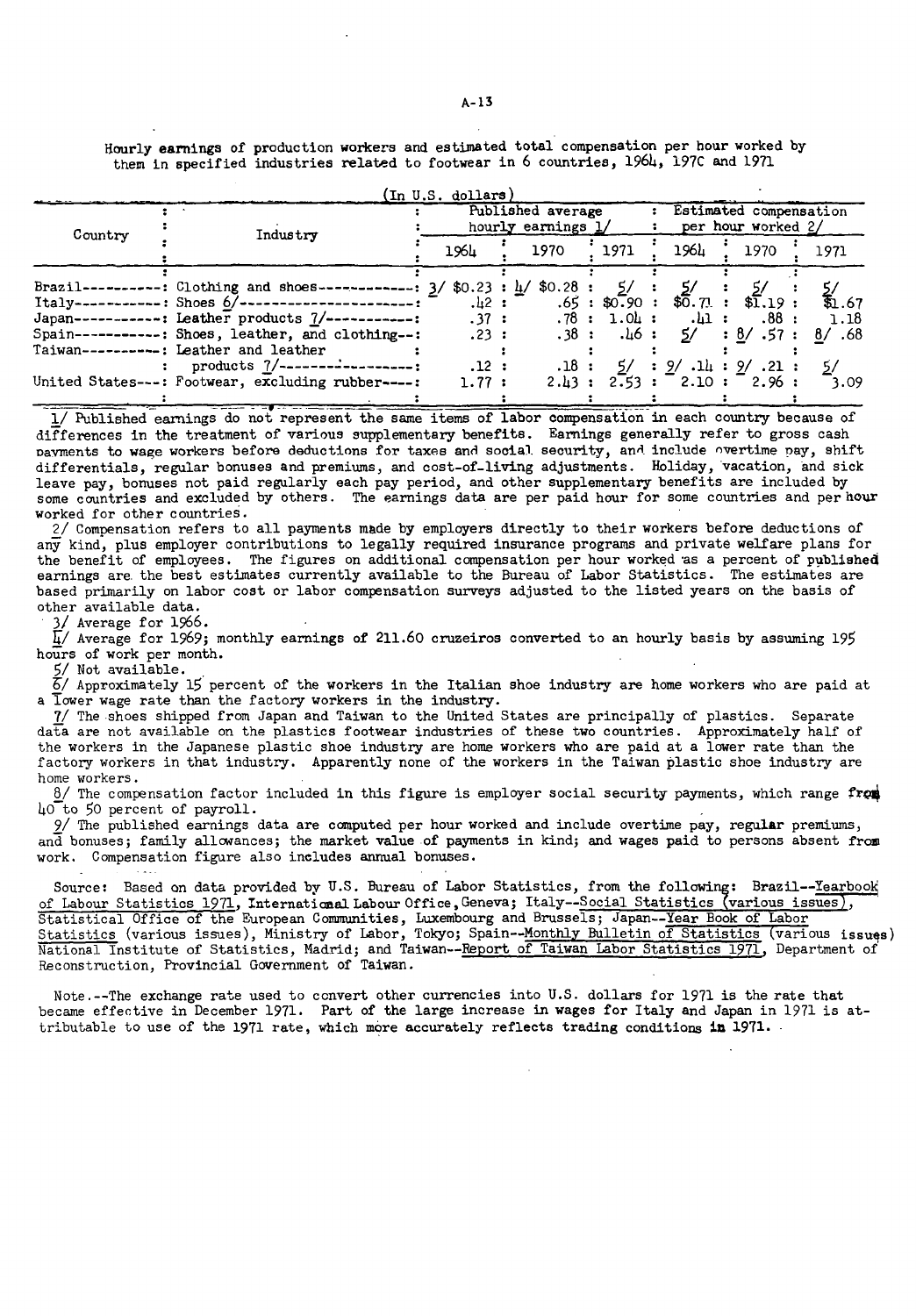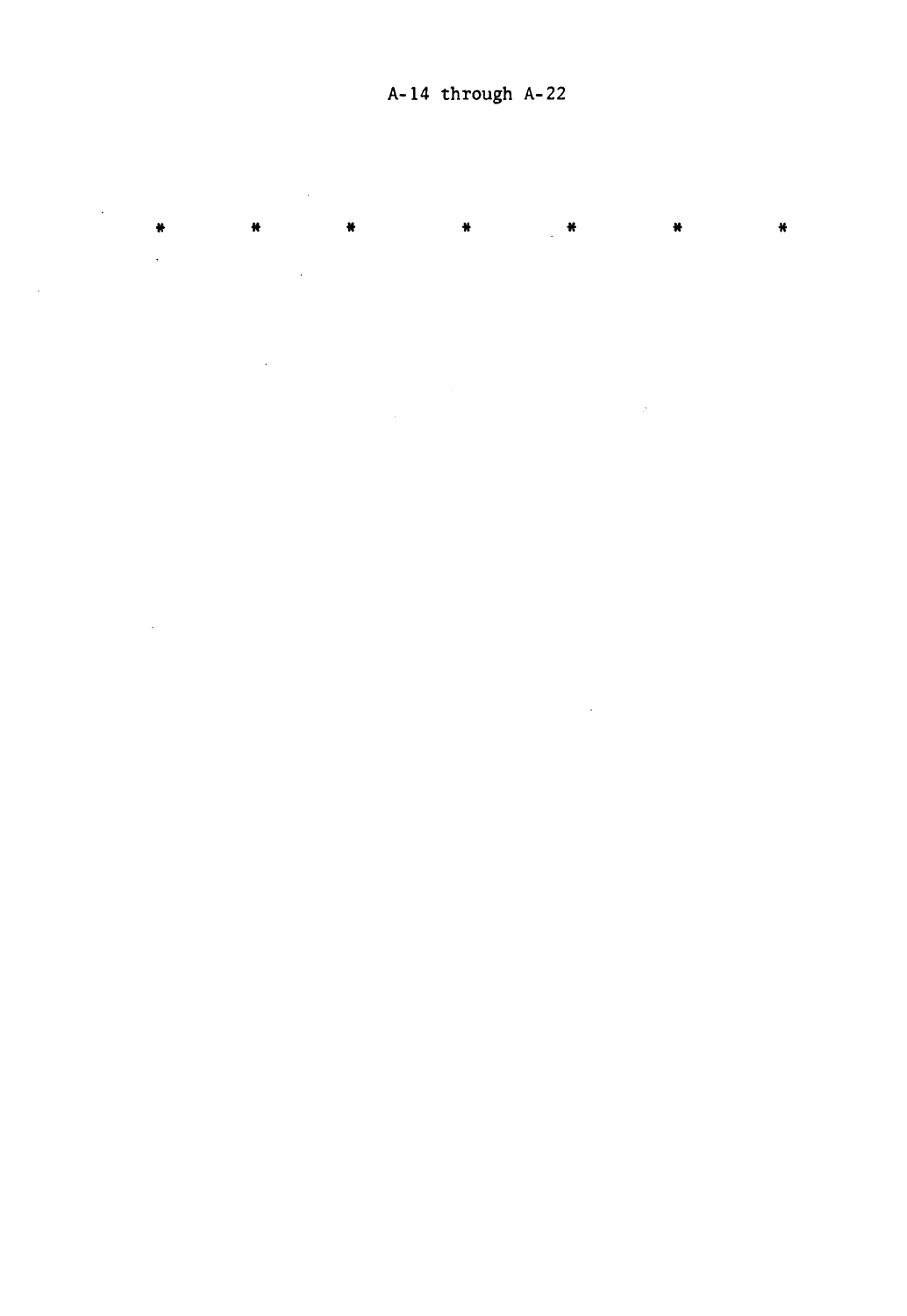# Statistical Appendix

 $\sim$ 

 $\mathcal{A}$ 

A-23

 $\bar{\mathcal{A}}$ 

J.

 $\ddot{\phantom{a}}$ 

l,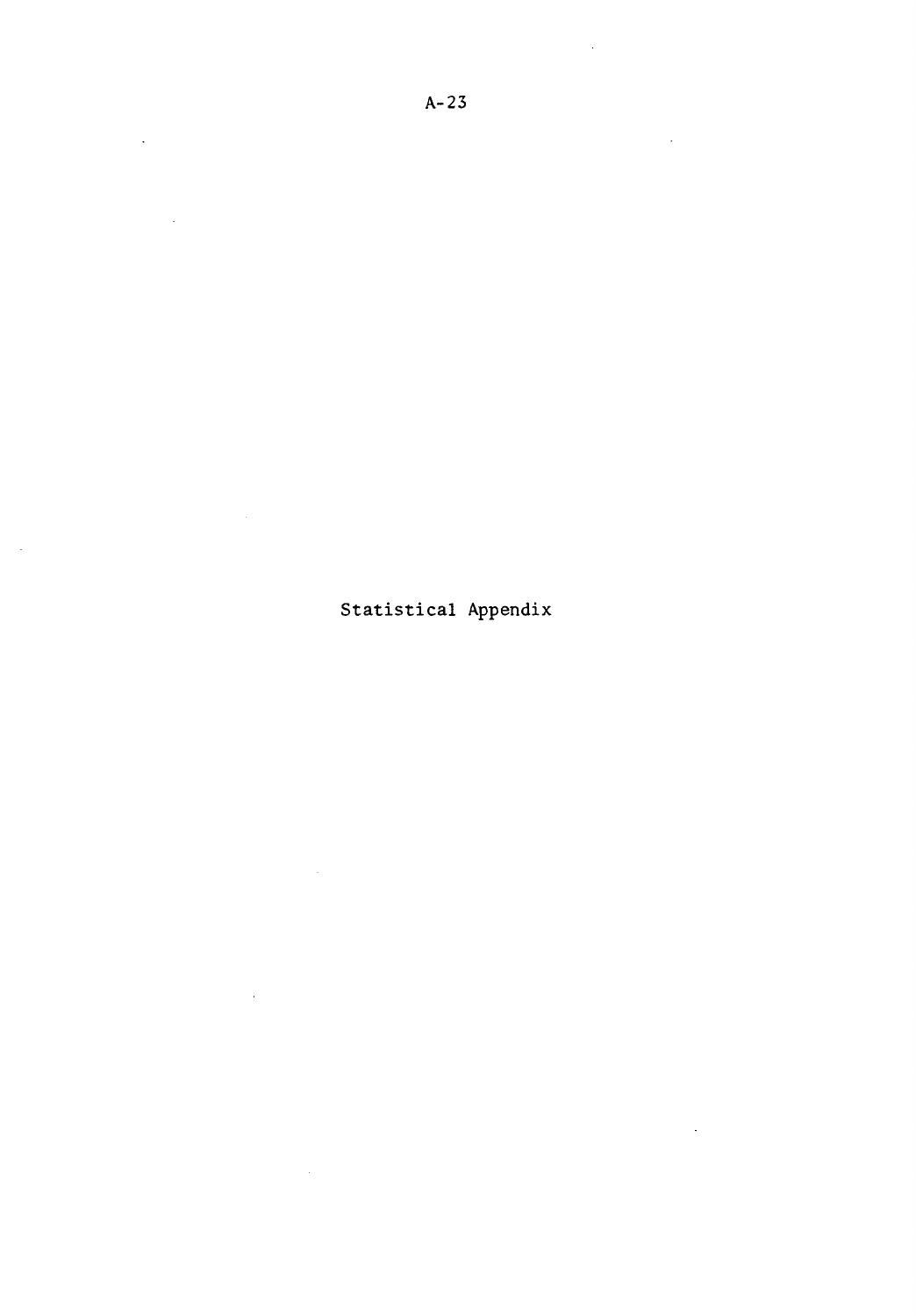| <b>TSUS</b> |                                                                                |                               | Rate of duty                            |                                                                                                                                                                                                |  |  |  |  |
|-------------|--------------------------------------------------------------------------------|-------------------------------|-----------------------------------------|------------------------------------------------------------------------------------------------------------------------------------------------------------------------------------------------|--|--|--|--|
| item<br>No. | Abbreviated description                                                        | July 1.                       | GATT concession 2/                      |                                                                                                                                                                                                |  |  |  |  |
|             |                                                                                | $1934 \underline{1}$ :        | Rate                                    | Effective date                                                                                                                                                                                 |  |  |  |  |
|             |                                                                                | ad val.                       | Percent : Percent<br>$: $ ad $val.$     |                                                                                                                                                                                                |  |  |  |  |
| 700.20:     | : Leather footwear:<br>Turn or turned------                                    | 10<br>3/                      | 5.<br>h.                                | : May 30, 1950-Dec. 31, 1967.<br>: Jan. 1, 1968-Dec. 31, 1969.<br>: Jan. 1, 1970-Dec. 31, 1971.<br>$2.5:$ Jan. 1, 1972.                                                                        |  |  |  |  |
| 700.43:     | "Other" (including cement process):<br>Valued not over \$2.50 per pair----: 20 |                               | 19<br>18<br>17 <sup>7</sup><br>16<br>15 | : Jan. 1-Dec. 31, 1968.<br>: Jan. 1-Dec. 31, 1969.<br>: Jan. 1-Dec. 31, 1970.<br>: Jan. 1-Dec. 31, 1971.<br>: Jan. 1, 1972.                                                                    |  |  |  |  |
| 700.45:     | Valued over \$2.50 per pair--------: 20                                        |                               | 18<br>16<br>34 L<br>12<br>$10^{\circ}$  | : Jan. 1-Dec. 31, 1968.<br>: Jan. 1-Dec. 31, 1969.<br>: Jan. 1-Dec. 31, 1970.<br>: Jan. 1-Dec. 31, 1971.<br>: Jan. 1, 1972.                                                                    |  |  |  |  |
|             | 700.55: Footwear having uppers of supported<br>vinyl.                          | pally :<br>$20 \frac{1}{2}$ : | 11<br>$10 -$<br>6.                      | Princi-: $\frac{1}{2}$ / 12.5: Aug. 31, 1963-Dec. 31, 1967.<br>: Jan. 1-Dec. 31, 1968.<br>: Jan. 1-Dec. 31, 1969.<br>8.5 : Jan. 1-Dec. 31, 1970.<br>: Jan. 1-Dec. 31, 1971.<br>: Jan. 1, 1972. |  |  |  |  |

Table 1.--U.S. rates of duty applicable to women's and misses' footwear of the types provided for in specified TSUS items, July 1, 1934, and GATT concessions to Jan. 1, 1972

 $1/$  Except as noted, the rate on July 1, 193<sup>1</sup>, was the same as the original rate in the Tariff Act of 1930, effective June 18, 1930.

2/ For conceasions granted in the Kennedy Round, effective Jan. 1, 1968, the table shows staged rates scheduled to become effective up to and including Jan. 1, 1972.

 $\frac{3}{2}$  Effective Jan. 1, 1932, the statutory rate of 20 percent ad valorem was reduced to 10 percent ad valorem, pursuant to sec. 336 of the Tariff Act of 1930.

4/ Supported vinyl was not used for shoe uppers until the late 1940's or early 1950's. When footwear with supported vinyl uppers was imported during the 1950's and early 1960's, it was generally dutiable, by virtue of the similitude provisions of par. 1559, at the rate provided for "similar" leather footwear in par. 1530(e). The column 2 rate for item  $700.55$  is  $35$  percent.

 $\frac{5}{7}$  The trade-agreement rate established in the TSUS, effective Aug. 31, 1963, under authority of the Tariff Classification Act of 1962 (Public Law 87-456) to replace the wide range of rates previously applicable to the various types of footwear provided for in this ISUS item.

Note .--Pursuant to Presidential Proclamation No. 4074, effective from Aug. 16 to Dec. 19, 1971,. the rates of duty on most imported products were increased by the temporary imposition of an addi• tional duty of 10 percent ad valorem or less, as provided for in new subpt. C to pt. 2 of the appendix to the TSUS.

A-24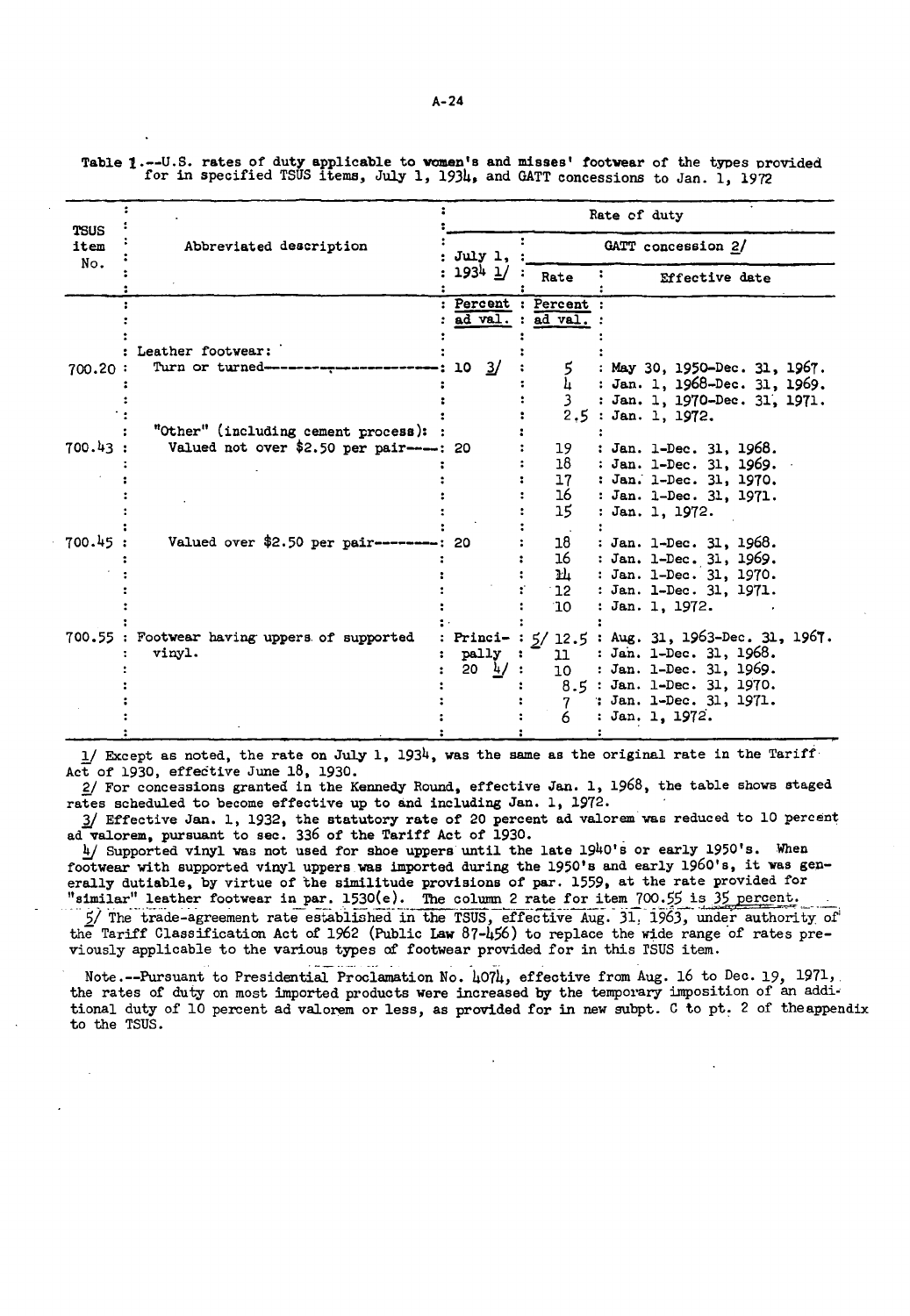| Period                                                                                                                   | Rate of duty              | Quantity                    |
|--------------------------------------------------------------------------------------------------------------------------|---------------------------|-----------------------------|
|                                                                                                                          | Percent<br>ad valorem     | $\overline{1,000}$<br>pairs |
| 1939----------------------------------<br>1946-------------------------------                                            | 10<br>1/<br>10            | 5                           |
| 1955----------------------------------<br>1956---------------------------------<br>1957--------------------------------- | 5<br>$\frac{2}{\pi}$<br>5 | 10<br>97                    |
| 1958----------------------------------<br>1959--------------------------------                                           | 5<br>5<br>5               | 209<br>434<br>402           |
| 1960--------------------------------<br>1961---------------------------------<br>1962----------------------------------  | 5<br>5<br>5               | 664<br>882<br>1,067         |
| 1963-------------------------------<br>1964--------------------------------<br>1965--------------------------------      | 5<br>5<br>5               | 916<br>864                  |
| 1966-------------------------------<br>1967--------------------------------                                              | 5<br>5                    | 1,053<br>1,106<br>1,361     |
| 1968----------------------------------<br>1969--------------------------------<br>1970-------------------------------    | 4<br>4<br>3               | 1,905<br>2,459              |
| 1971--------------------------------<br>1972--------------------------------                                             | 3<br>2.5                  | 2,398<br>1,604<br>1,589     |
| $\overline{\phantom{a}}$                                                                                                 |                           |                             |

Table 2.--Leather footwear for women and misses made by the turn or turned process (item 700.20): U.S. rates of duty and imports for consumption, 1939, 1946, 1955-72

 $\mathcal{L}^{\text{max}}$ 

1/ Effective Jan. 1, 1932, the statutory rate of 20 percent ad vaTorem was reduced to 10 percent pursuant to sec. 336 of the Tariff Act of 1930.

2/ GATT concession, effective May 30, 1950.

 $\sim 10$ 

Source: Compiled from official statistics of the U.S. Department of Commerce.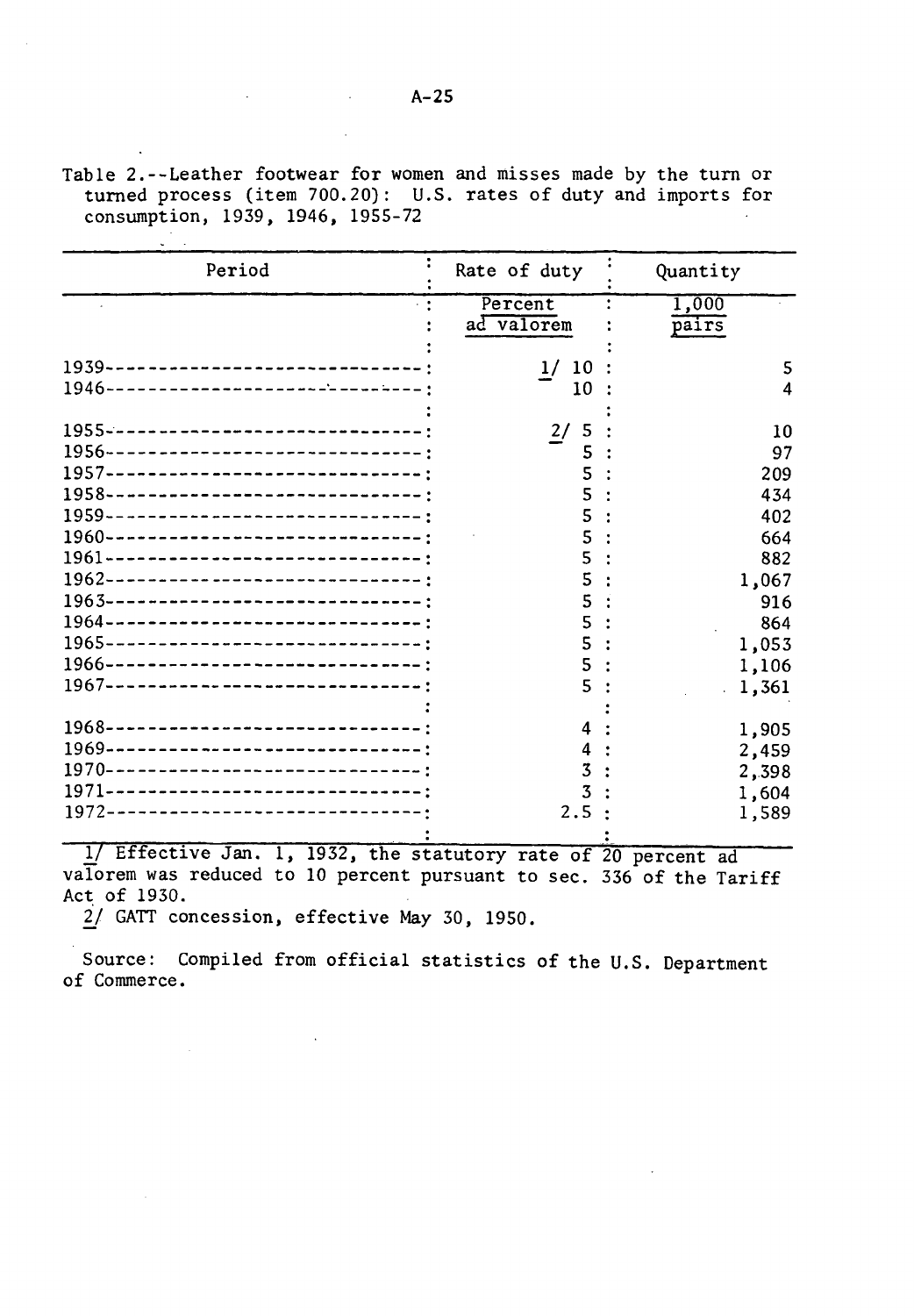|                                      | Rate of duty          |                       | Quantity         |                  |  |
|--------------------------------------|-----------------------|-----------------------|------------------|------------------|--|
| Period                               | 700.43                | 700.45                | 700.43           | 700.45           |  |
|                                      | Percent<br>ad valorem | Percent<br>ad valorem | Million<br>pairs | Million<br>pairs |  |
| $1939 - -$<br>-----------------      | 20                    |                       | 2                |                  |  |
| 1946--------------------             | 20                    |                       |                  |                  |  |
| 1955--------------------:            | $-20$                 |                       |                  |                  |  |
| 1956---------------------            | 20                    |                       |                  |                  |  |
| 1957---------------------            | 20                    |                       |                  |                  |  |
| 1958--------------------:            | 20                    |                       | 9                |                  |  |
| 1959--------------------             | 20                    |                       | 5                |                  |  |
| $1960$ -------------------:          | 20                    |                       |                  |                  |  |
| 1961---------------------            | 20                    |                       | 9                |                  |  |
| 1962---------------------            | 20                    |                       | 12               |                  |  |
| 1963--------------------             | 20                    |                       | 17               |                  |  |
| 1964---------------------            | 20                    |                       | 19               |                  |  |
| 1965--------------------:            | 20                    |                       | 21               |                  |  |
| 1966---------------------            | 20                    |                       | 28               |                  |  |
|                                      |                       |                       |                  |                  |  |
| $1967$ ---------------------         | 20                    |                       | 38               |                  |  |
| 1968---------------------            | 19:                   | 18                    | 34               | 20               |  |
| 1969--------------------:            | 18 :                  | 16                    | 29:              | 27               |  |
| 1970--------------------:            | 17                    | 14                    | 37               | 35               |  |
| $1971 - - - - - - - - - - - - - - -$ | 16                    | 12                    | 33               | 44               |  |
| $1972$ 2/-----------------           | 15                    | 10                    | 25               | 61               |  |
|                                      |                       |                       |                  |                  |  |

Table 3.--Leather footwear for women and misses made principally by the cement process (items 700.43 and 700.45): U.S. rates of duty and imports for consumption, 1939, 1946, 1955-72 !/

1/ Statutory rate under par. 1530(e) for 1939 and 1946 through Aug. 30, 1963, and under TSUS item 700.40 for Aug. 31, 1963, through 1967. Effective Jan. 1, 1968, new items 700.41 (sandals of buffalo leather), 700.43, and 700.45 replaced item 700.40.

 $2/$ U.S. imports of sandals under item 700.41 amounted to 2 million pairs in 1972.

Source: Compiled from official statistics of the U.S. Department of Commerce and partly estimated.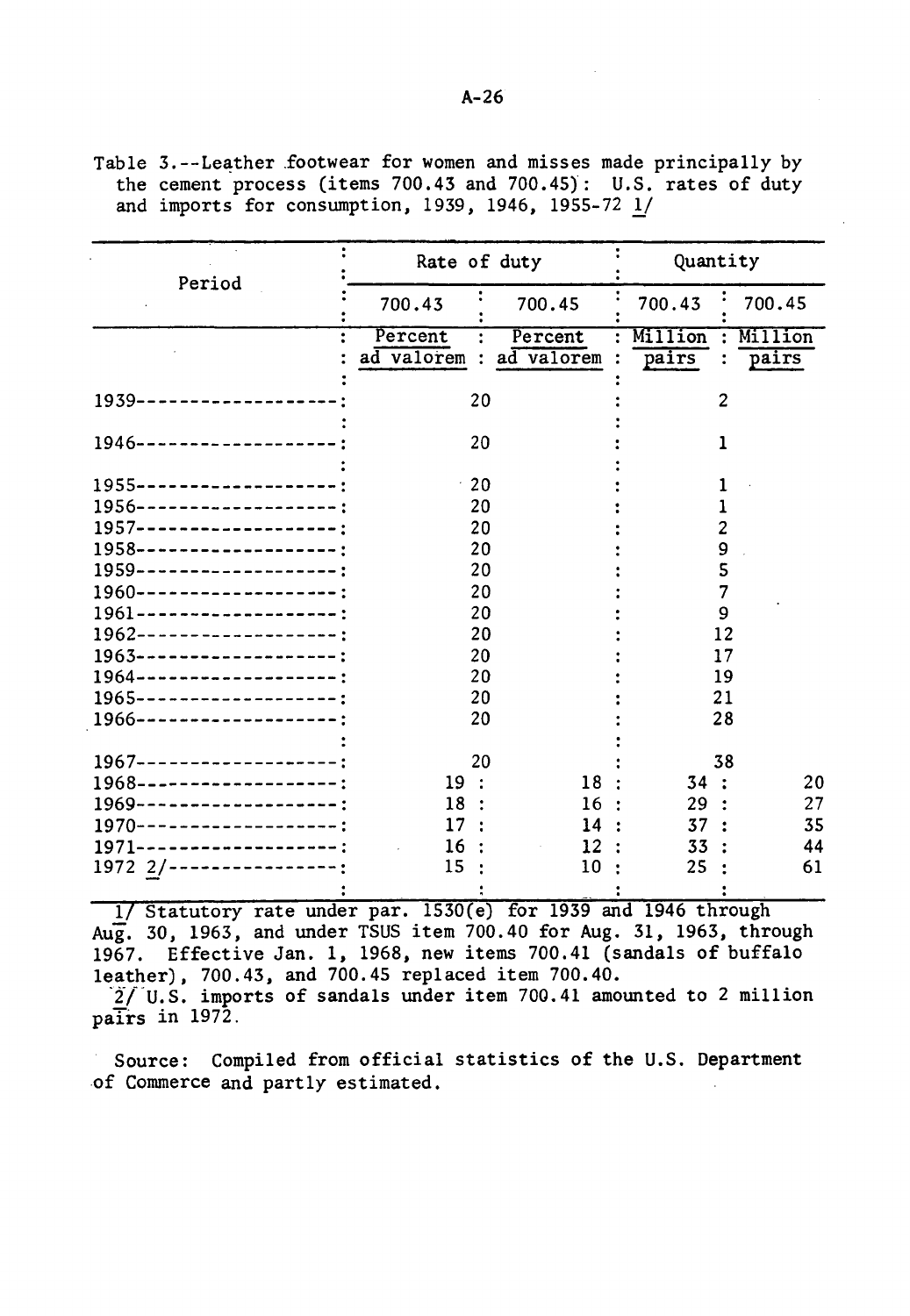| Table 4.--Footwear having supported-vinyl uppers for women and misses |  |  |  |  |  |
|-----------------------------------------------------------------------|--|--|--|--|--|
| (item 700.55): U.S. rates of duty and imports for consumption,        |  |  |  |  |  |
| 1934, 1964–72                                                         |  |  |  |  |  |

| Period                                   | Rate<br>of duty | Quantity | Value                      | Unit<br>value    |
|------------------------------------------|-----------------|----------|----------------------------|------------------|
|                                          | Percent         | 1,000    | 1,000                      | $\overline{Per}$ |
|                                          | ad valorem      | pairs    | dollars                    | pair             |
|                                          |                 |          |                            |                  |
| $1934 - - - - - - - - - - -$             |                 | 2/       | 2/                         | 27               |
| 1964-------------------------            | 37<br>$12.5$ :  | 27,574   | 12,429                     | \$0.45           |
| 1965-<br>------------------ <sup>.</sup> | 12.5:           | 29,579 : | 13,564 :                   | .46              |
| 1966-----------------------;             | 12.5:           | 33,239:  | 17,024:                    | .51              |
| $1967--$<br>---------------------        | 12.5:           | 49,767 : | 27,704 :                   | .56              |
| $1968 - -$                               | 11              | 68,579 : | 46,603:                    | .68              |
| 1969------------------------:            | 10              | 70,777:  | 55,820:                    | .79              |
| 1970-<br>-------------------             | 8.5             | 77,288:  | 73,757 :                   | .95              |
| 1971------------------------             | 7.              | 86,942   | 104.196:<br>$\ddot{\cdot}$ | 1.20             |
| $1972 -$<br>---------------------        | 6               | 89,776:  | 104,907:                   | 1.22             |
|                                          |                 |          |                            |                  |

1/ During the period before the TSUS became effective, footwear with supported vinyl uppers (with soles other than india rubber) was generally dutiable by virtue of the similitude provisions of par. 1559 of the Tariff Act of 1930, at a rate provided for similar leather footwear in par. 1530(e), principally 20 percent ad valorem. The column 2 rate for item 700.55 is 35 percent.<br>2/ Not available.

 $\overline{3}$ / Rate established in the *TSUS*, effective Aug. 31, 1963.

Source: Compiled from official statistics of the U.S. Department of Commerce(data for 1964-65 are partially estimated).

Note.--Data are not available on U.S. imports of footwear with supported vinyl uppers for the years prior to 1964. Such imports were probably negligible in the mid-1950's.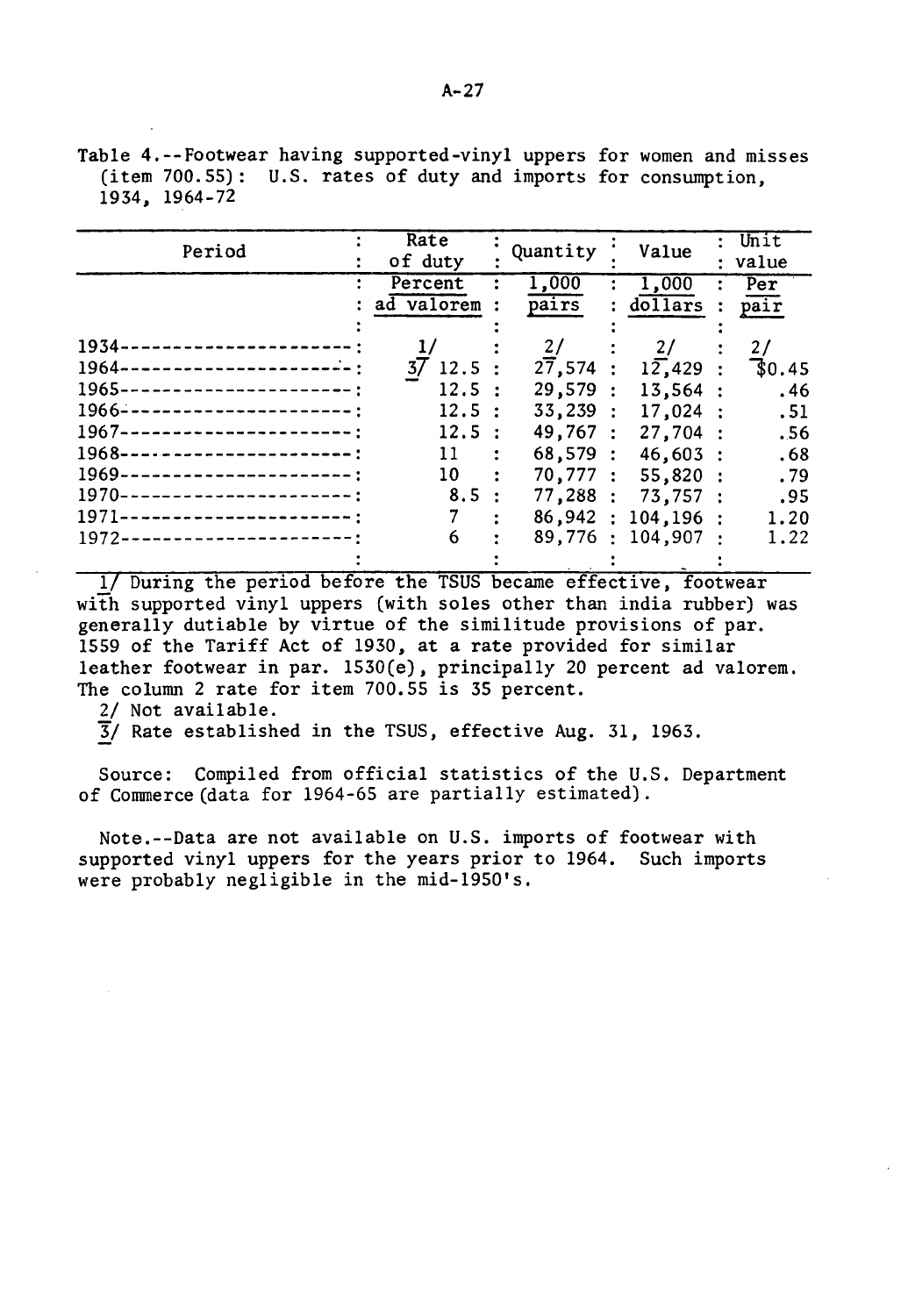| TSUSA<br>item<br>No. | Description                           | 1968            | 1969                     | 1970                      | 1971                                        | 1972           |
|----------------------|---------------------------------------|-----------------|--------------------------|---------------------------|---------------------------------------------|----------------|
|                      |                                       |                 | Quantity (1,000 dollars) |                           |                                             |                |
|                      |                                       |                 |                          |                           |                                             |                |
|                      | Footwear of leather:                  |                 |                          |                           |                                             |                |
|                      | Valued not over \$2.50 per            |                 |                          |                           |                                             |                |
|                      | pair:                                 |                 |                          |                           |                                             |                |
|                      | Casual footwear:                      |                 |                          |                           |                                             |                |
| 700.4310             | For women--<br>Cement footwear:       | 19,024          | 12,015                   | 11,905:                   | 8,298                                       | 4,189          |
| 700.4340             | For women--------------:              |                 |                          |                           | 20,008:                                     |                |
|                      | Valued over \$2.50 per pair::         | 11,891          | 13,532                   | 21,159:                   |                                             | 17,685         |
|                      | Casual footwear:                      |                 |                          |                           |                                             |                |
| 700.4510             | For women--------                     | 1,428           | 1,922                    | 2,489:                    | 3,554                                       | 6,348          |
|                      | Cement footwear:                      |                 |                          |                           |                                             |                |
| 700.4540             | For women--------------               | 16,884          | 22,734:                  | 28,471:                   | 37,563:                                     | 51,250         |
|                      | Supported vinyl uppers:               |                 |                          |                           |                                             |                |
| 700.5545             | For women and misses-------:          |                 |                          |                           | 68.579: 70.777: 77.288: 86.942:             | 89.776         |
|                      | Total---------                        |                 |                          |                           | $: 117.806 : 120.980 : 141.312 : 156.365 :$ | <u>169.248</u> |
|                      |                                       |                 |                          | Value (1,000 dollars)     |                                             |                |
|                      |                                       |                 |                          |                           |                                             |                |
|                      | Footwear of leather:                  |                 |                          |                           |                                             |                |
|                      | Valued not over \$2.50 per            |                 |                          |                           |                                             |                |
|                      | pair:                                 |                 |                          |                           |                                             |                |
|                      | Casual footwear:                      |                 |                          |                           |                                             |                |
| 700.4310             | For women--------------               | 27,539 :        |                          | 17,749: 18,238:           | 13,256 :                                    | 7,084          |
|                      | Cement footwear:                      |                 |                          |                           |                                             |                |
| 700.4340             | For women---------                    | 19,265:         | 22,144:                  | $35,614$ :                | 34,437:                                     | 30,153         |
|                      | Valued over \$2.50 per pair::         |                 |                          |                           |                                             |                |
| 700.4510             | Casual footwear:                      | 5,293:          | 7,899:                   | 10,007 :                  | 13,711 :                                    |                |
|                      | For women--<br>Cement footwear:       |                 |                          |                           |                                             | 24,701         |
| 700.4540             | For women--------------:              |                 |                          |                           | 76,236 : 112,866 : 146,161 : 193,846 :      | 262,403        |
|                      | Supported vinyl uppers:               |                 |                          |                           |                                             |                |
| 700.5545             | For women and misses-------: $16,603$ |                 |                          | 55,820 . 73,757 . 104,196 |                                             | 109,907        |
|                      | $Total-----$                          | : 174,936       |                          | $216,478$ : 283,778       | : 359,446                                   | 434,248        |
|                      |                                       |                 |                          |                           |                                             |                |
|                      |                                       |                 |                          | Unit value                |                                             |                |
|                      |                                       |                 |                          |                           |                                             |                |
|                      | Footwear of leather:                  |                 |                          |                           |                                             |                |
|                      | Valued not over \$2.50 per            |                 |                          |                           |                                             |                |
|                      | pair:                                 |                 |                          |                           |                                             |                |
|                      | Casual footwear:                      |                 |                          |                           |                                             |                |
| 700.4310             | For women---<br>Cement footwear:      | \$1.44:         | \$1.48                   | \$1.53:                   | \$1.60                                      | \$1.69         |
| 700.4340             | For women--------------:              | 1.62:           | 1.64:                    | 1.68:                     |                                             |                |
|                      | Valued over \$2.50 per pair::         |                 |                          |                           | 1.72:                                       | 1.70           |
|                      | Casual footwear:                      |                 |                          |                           |                                             |                |
| 700.4510             | For women----------                   | 3.70:           | 4.11 :                   | 4.02:                     | 3.86:                                       |                |
|                      | Cement footwear:                      |                 |                          |                           |                                             | 3.89           |
| 700.4540             | For women--------------:              | 4.51:           | 4.96:                    | 5.13:                     | 5.16                                        | 5.12           |
|                      | Supported vinyl uppers:               |                 |                          |                           |                                             |                |
| 700.5545             | For women and misses-------:          | <u>. 67   :</u> | .79:                     | .95:                      | 1.20:                                       | 1.22           |
|                      | Average-----------------:             | 1.48:           | 1.79:                    | 2.01:                     | 2.30:                                       | 2.57           |
|                      |                                       |                 |                          |                           |                                             |                |

Table 5.--Nonrubber footwear for women: U.S. imports, by selected TSUSA items, 1968-72

Source: Compiled from official statistics of the U.S. Department of Commerce.

#### A-28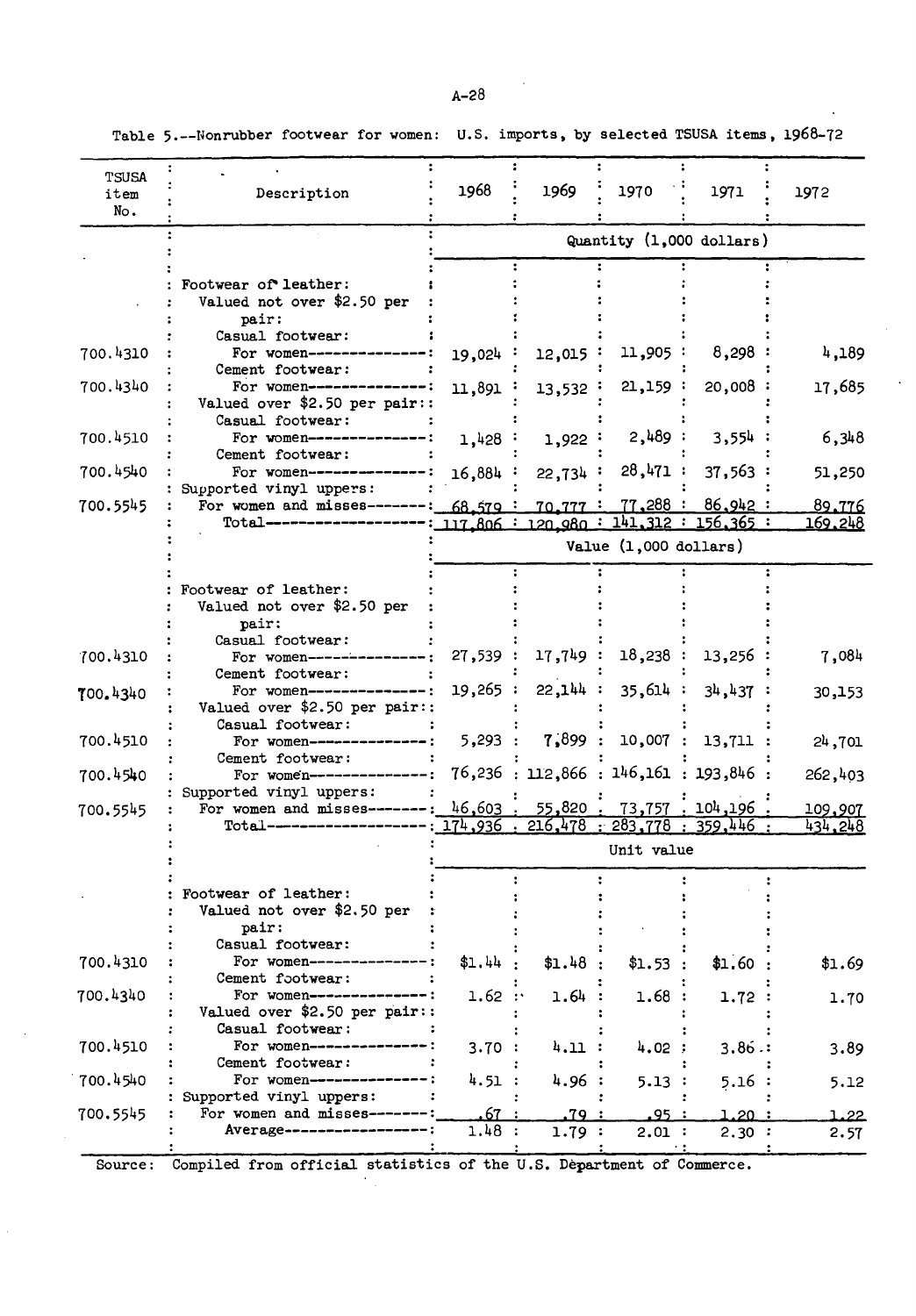B-29

# $\frac{1}{5}$  . Johnson to phase out<br>Function next mo.

said work in process will be *Noting that the unit busi-*<br>finished by the end of July by ness is still in relative infantinished by the end of July by<br>the 300-worker plant.

Example 10: The state of the state of the state of the state of the state of the state of the state of the state of the state of the state of the state is being and in come last of the state of the state of the state is b been scheduled for Tuesday, lyurethane bottoms are in June 27 at the offices of short supply domestically.  $~$  Friedman & Atherton, coun-<br> $~$  He said importing the bot-<br>sel for the creditor commit-<br>toms would have nut him on set for the creditor commit-<br>toms would have put him on<br>tee. Kenneth Graf, attorney. a delivery schedule similar

Details of the debt repay- the domestic producer. ment-and the company's fu-<br>ture are expected to be head powing off a reartance better-grade women's rasmon mised that cash flow from-<br>leather shoes retailing in the work-in process, would be . Feather shoes retaining in the work-in process, would be  $$20-$25$  range. Asked for the work to continue that parcul 320-325 range. Asked for the used to continue that payout. ' any or.imports. and costs -buL just :want to get inoney back~: :\_·said,:~~.'ther\_e·: i:>~a: n~\y: twist -to creditors.": , .. -- .-. - . . · here-.' Fashion requirements . ; . · · \_. .. · \_: ~ -0 . .• . . . .. for next spring sall for platforms and molded or unit main in the shoe business, rightly and moded or unit main in the shoe business,<br>constructions. in, the sole but had no plans now other<br>area, and there is not enough than phasing out present pro-<br>domestic. production for duction in an orderly fashion constructions. In the sole but had no plans now other<br>area, and there is not enough than phasing cut present pro-<br>demand." duction in an orderly fashion.

 $MANCEESTER,  $N.H. = 1$ . He added, "You can sell$ Johnson Shoe Co. is phasing the shoes, I know-a lot of out production here, FN has manufacturers with plenty of learned. business, but work: in process  $\frac{1}{2}$  Wilton Coldberg, president is being held un from lack of of the -25-year-oid company,  $\frac{5}{2}$  .

cy, Goldberg said both cork  $~\sim$  A creditors' meeting has units and soft-and rigid po-

here; represents Johnson to imports in which price Shoe. competition mitigates against

Lure are expected to be been paying off a mortgage<br>worked on then.<br>-- Goldberg has been making months: ago, Goldberg sur-. better-grade women's fashion mined, that each flow from : reasons for Johnson's phase- : He said, "I'm not interested;... rout;: Goldberg redited the lit--in: (Chapter). X's or XI's, I.